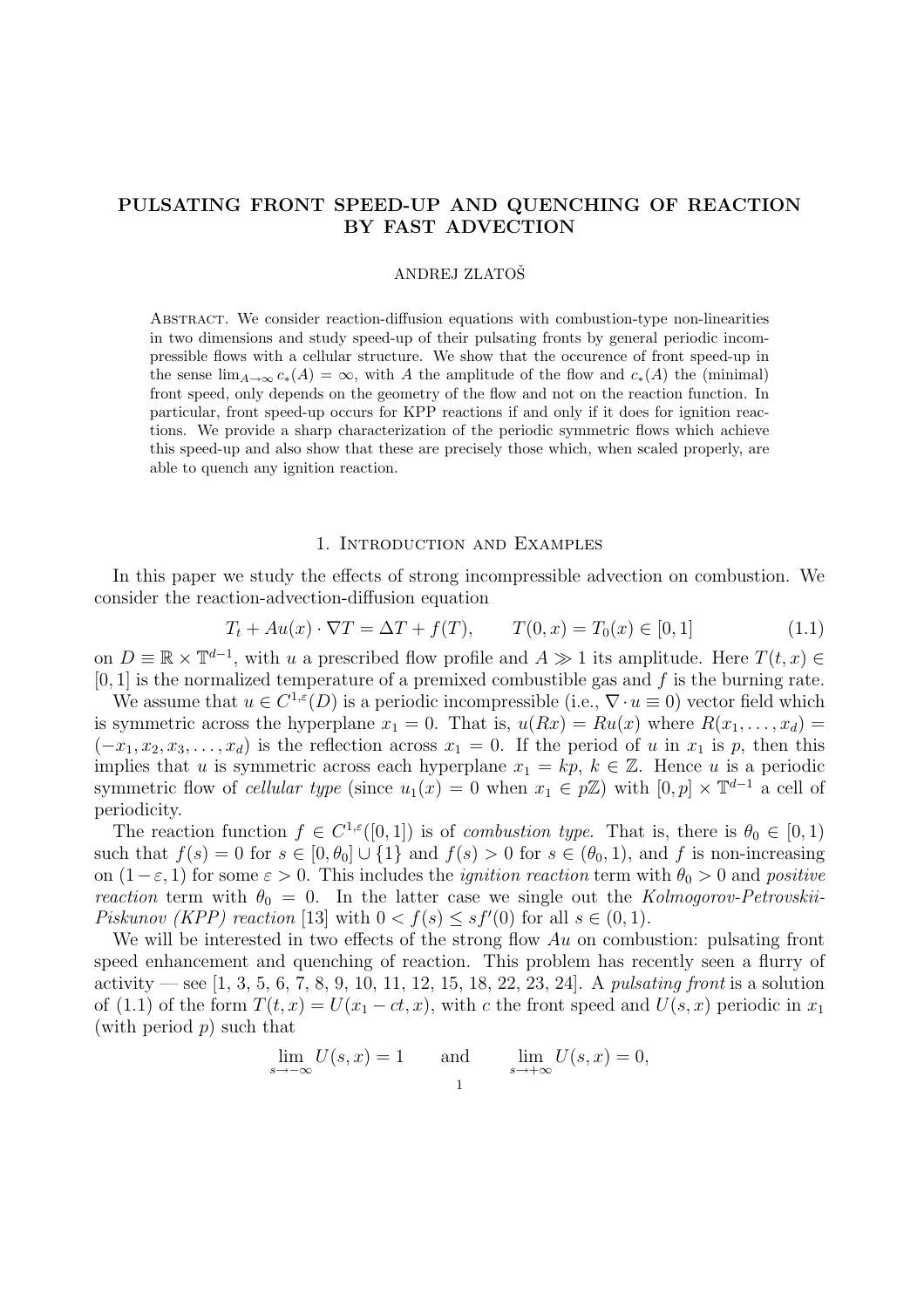uniformly in x. It is well known [4] that in the case of positive reaction there is  $c_*(A)$ , called the minimal pulsating front speed, such that pulsating fronts exist precisely for speeds  $c > c_*(A)$ . In the ignition reaction case the front speed is unique and we again denote it  $c<sub>*</sub>(A)$ . In the present paper we will be interested in the enhancement of this (minimal) front speed by strong flows.

We say that the flow Au quenches (extinguishes) the initial "flame"  $T_0$  if the solution of (1.1) satisfies  $||T(t, \cdot)||_{\infty} \to 0$  as  $t \to \infty$ . Here one usually considers compactly supported initial data. The flow profile u is said to be quenching for the reaction  $f$  if for any compactly supported initial datum  $T_0$  there is an amplitude  $A_0$  such that  $T_0$  is quenched by the flow Au whenever  $A \geq A_0$ . We note that quenching never happens for KPP reactions — the solutions of  $(1.1)$  for compactly supported non-zero  $T_0$  always propagate and the speed of their spreading equals  $c_*(A)$  [4, 20].

In this paper we characterize those periodic symmetric incompressible flows in two dimensions which achieve speed-up of fronts and, if scaled properly, quenching of any ignition reaction. For  $l > 0$  we denote by  $l\mathbb{T}$  the interval  $[0, l]$  with its ends identified, and we let  $u^{(l)}(x) \equiv u(x/l)$  be the scaled flow on  $\mathbb{R} \times l\mathbb{T}$  (with cells of size  $lp \times l$ ).

**Theorem 1.1.** Let u be a  $C^{1,\varepsilon}$  incompressible p-periodic flow on  $D = \mathbb{R} \times \mathbb{T}$  which is symmetric across  $x_1 = 0$ , and let f be any combustion-type reaction.

(i) If the equation

$$
u \cdot \nabla \psi = u_1 \tag{1.2}
$$

on  $p\mathbb{T} \times \mathbb{T}$  has a solution  $\psi \in H^1(p\mathbb{T} \times \mathbb{T})$ , then

$$
\limsup_{A \to \infty} c_*(A) < \infty \tag{1.3}
$$

and no  $u^{(l)}$  is quenching for f. (ii) If (1.2) has no  $H^1(pT \times T)$ -solutions, then

$$
\lim_{A \to \infty} c_*(A) = \infty \tag{1.4}
$$

and if f is of ignition type, then there is  $l_0 \in (0,\infty)$  such that the flow  $u^{(l)}$  on  $\mathbb{R} \times l\mathbb{T}$  is quenching for f when  $l < l_0$  and not quenching when  $l > l_0$ .

*Remarks.* 1. The proof shows that in (ii),  $l_0 \ge c ||f(s)/s||_{\infty}^{-1/2}$  for some u-independent  $c > 0$ . It can also be showed that the claim  $l_0 > 0$  in (ii) extends to some positive reactions that are weak at low temperatures (more precisely,  $f(s) \leq \alpha s^{\beta}$  for some  $\alpha > 0$  and  $\beta > 3$  — see Corollary 4.4), in particular, the Arrhenius reaction  $f(s) = e^{-C/s}(1-s)$ ,  $C > 0$ . On the other hand, if  $f(s) \ge \alpha s^{\beta}$  for some  $\alpha > 0$ ,  $\beta < 3$ , and all small s, then  $l_0 = 0$  for any u [22].

2. We note that  $l_0 = \infty$  is impossible for cellular flows in two dimensions — see [23] which studies *strongly quenching flows u*, that is, quenching for any ignition reaction and any  $l$ .

3. Although we only consider periodic boundary conditions here, it is easy to see that Theorem 1.1 remains valid for  $(1.1)$  on  $\mathbb{R} \times [0, 1]$  with Neumann boundary conditions, provided  $u_2(x) = 0$  when  $x_2 \in \{0, 1\}.$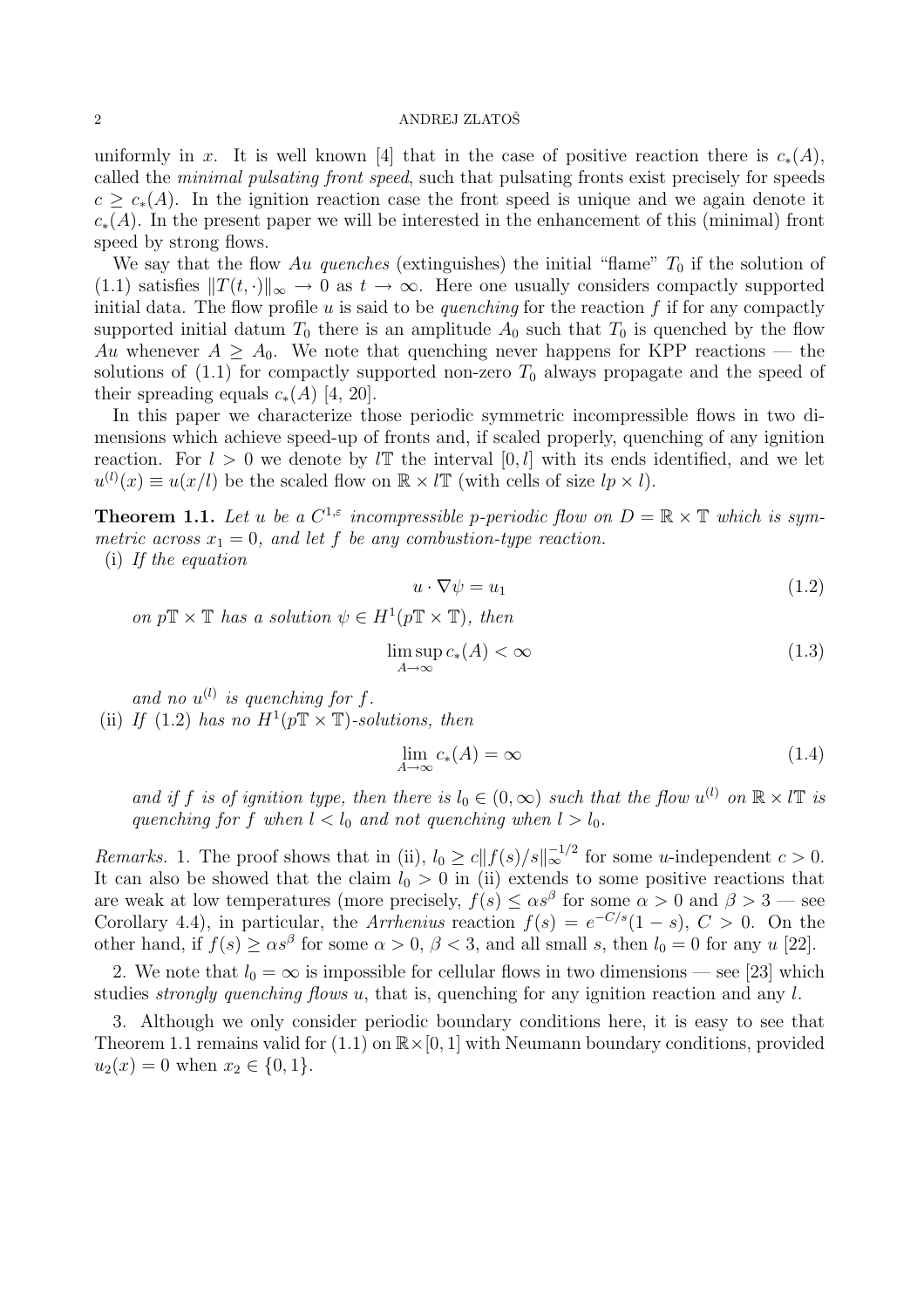4. Although a part of our analysis — Sections 2 and  $3$  — is valid in any dimension, it remains an open quenstion whether Theorem 1.1 also extends beyond two dimensions.

Theorem 1.1 has the following corollary:

**Corollary 1.2.** Let u be a  $C^{1,\epsilon}$  incompressible p-periodic flow on  $D = \mathbb{R} \times \mathbb{T}$  which is symmetric across  $x_1 = 0$ . Then speed-up of pulsating fronts by u in the sense of (1.4) occurs for ignition reactions if and only if it occurs for KPP reactions.

Remark. Although speed-up of KPP fronts has been studied extensively (see, e.g., [3, 5, 6, 10, 11, 15, 18, 24]), rigorous results on ignition front speed-up have so far been established only in two dimensions for percolating flows and special cellular flows [11] (see below).

It is not surprising that the flows which achieve speed-up of fronts are precisely those which quench large initial data. Fast fronts are long, the latter being due to short time–long distance mixing by the underlying flow. Such mixing yields quenching, although possibly only away from regions where the flow is relatively still (e.g., the centers of the cells in Figure 1 below). If these regions are sufficiently small, for instance when the flow is scaled, then reaction cannot survive inside them and global quenching follows. This relation of front speed to flow mixing properties also illuminates Corollary 1.2.

Note that the above assumptions on  $u$  exclude the class of *percolating flows* (in particular, shear flows  $u(x) = (\alpha(x_2, \ldots, x_d), 0, \ldots, 0)$  which possess streamlines connecting  $x_1 = -\infty$ and  $x_1 = +\infty$ . In two dimensions, the conclusions of Theorem 1.1(ii) for these flows have been established in [6, 7, 11, 12, 18]. Moreover, results from [5, 24] can be used to prove linear pulsating front speed-up (namely,  $\lim_{A\to\infty} c_*(A)/A > 0$ ) by percolating flows in the presence of KPP reactions in any dimension.

As for cellular flows in two dimensions (the kind we consider here), the claims about the front speed  $c_*(A)$  in Theorem 1.1 have been proved for KPP reactions in [18]. The special case of the flow  $u(x) = \nabla^{\perp} H(x) \equiv (-H_{x_2}, H_{x_1})$  with the stream function  $H(x_1, x_2) =$  $\sin 2\pi x_1 \sin 2\pi x_2$  has been addressed in [9, 11, 15], which proved (1.4) for any reaction and quenching by  $u^{(l)}$  for small enough l and ignition reactions. The streamlines of this flow are depicted in Figure 1.



FIGURE 1. A cellular flow.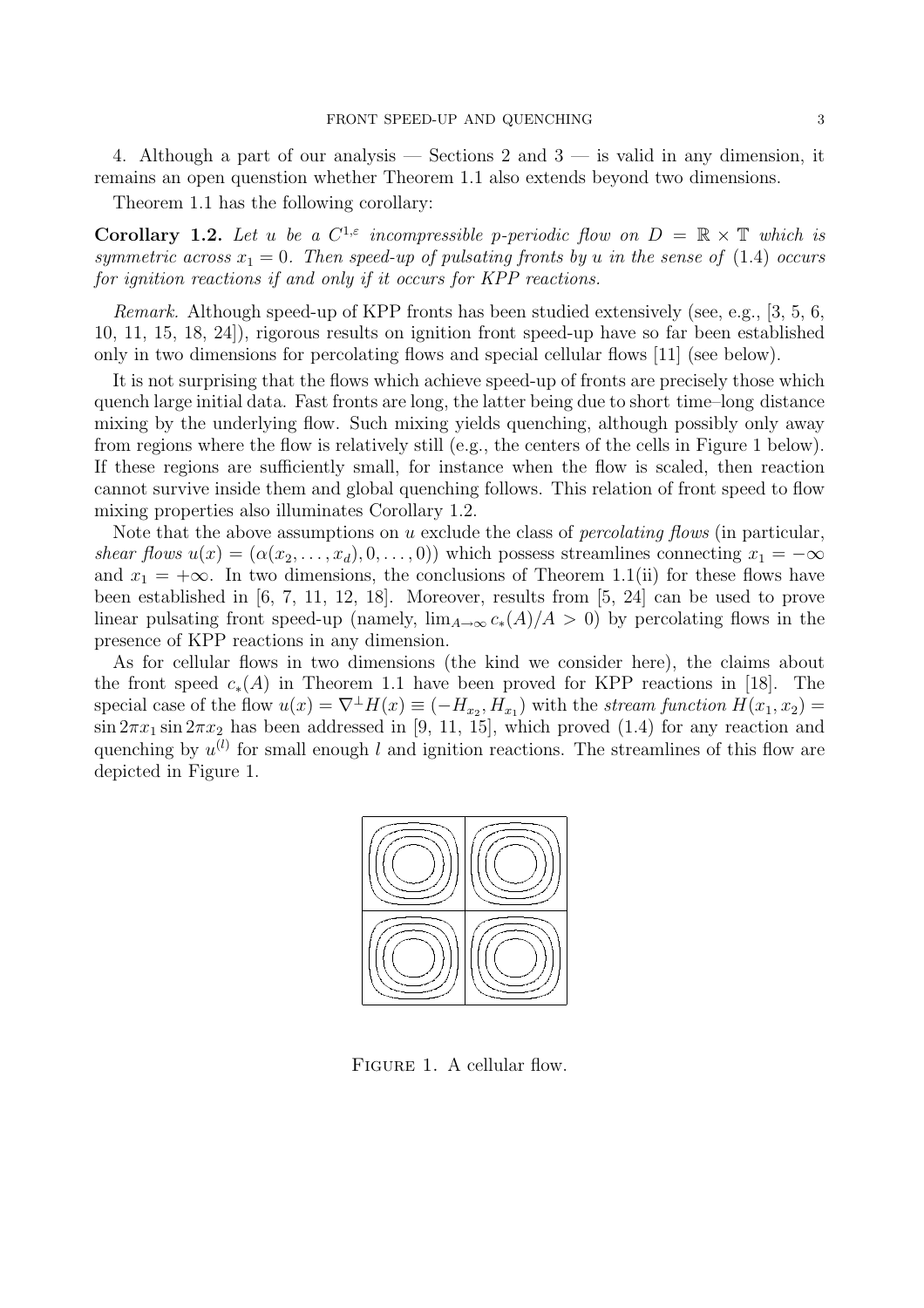We note that it is easy to show that  $(1.2)$  has no  $H^1(\mathbb{T}^2)$ -solutions in this case [18], and so one can recover these results from Theorem 1.1(ii). Our general method does not yield the more precise asymptotics  $c_*(A) \sim A^{1/4}$  in the KPP case [15] and  $A^{1/5} \lesssim c_*(A) \lesssim A^{1/4}$  in the ignition case [11] for this particular flow.

We conclude this introduction with two more examples of types of flows to which Theorem 1.1 applies.

Example 1.3. Checkerboard flows. Consider the cellular flow above vanishing in every other cell as depicted in Figure 2, thus forming a checkerboard-like pattern. This flow is both periodic (with period 2) and symmetric but it is not  $C^{1,\epsilon}$ . Let us remedy this problem by letting the stream function be  $H(x_1, x_2) = (\sin 2\pi x_1 \sin 2\pi x_2)^{\alpha}$  with  $\alpha > 2$  in the cells where u does not vanish. Again, (1.2) has no  $H^1(2\mathbb{T} \times \mathbb{T})$ -solutions [18], and so Theorem 1.1(ii) – speed-up of fronts and quenching by  $u^{(l)}$  — holds. Moreover, the same conclusion is valid for other flows with this type of structure, even if the angle of contact of the "active" cells is  $\pi$ .



FIGURE 2. A checkerboard cellular flow.

Example 1.4. Flows with gaps. Consider again the cellular flow above but with a vertical "gap" of width  $\delta > 0$ , in which the flow vanishes, inserted in place of each vertical segment  $\{k\}\times\mathbb{T}, k\in\mathbb{Z}$ , such as shown in Figure 3. We again need to alter the stream function as we did in the previous example in order to make the flow  $C^{1,\varepsilon}$ . This time it is easy to see that  $(1.2)$  has  $H^1((1+\delta)\mathbb{T}\times\mathbb{T})$ -solutions [18], and so Theorem 1.1(i) — no speed-up of fronts and no quenching by  $u^{(l)}$  — holds in this case. The same conclusion is valid for other flows with similar structures of streamlines, even when the gaps are replaced by channels in which the flow moves "along" the channel only (see [18] for more details).

We also note that Sections 2 and 3 below yield the conclusions of Theorem 1.1(i) for cellular flows with gaps in any dimension (using that gaps force Lemma 2.2(ii) to hold).

The rest of the paper consists of Section 2 where we prove a few preliminary lemmas, and Sections 3 and 4 which contain the proof of Theorem 1.1.

The author would like to thank Sasha Kiselev, Tom Kurtz, and Greg Lawler for useful discussions. Partial support by the NSF through the grant DMS-0632442 is also acknowledged.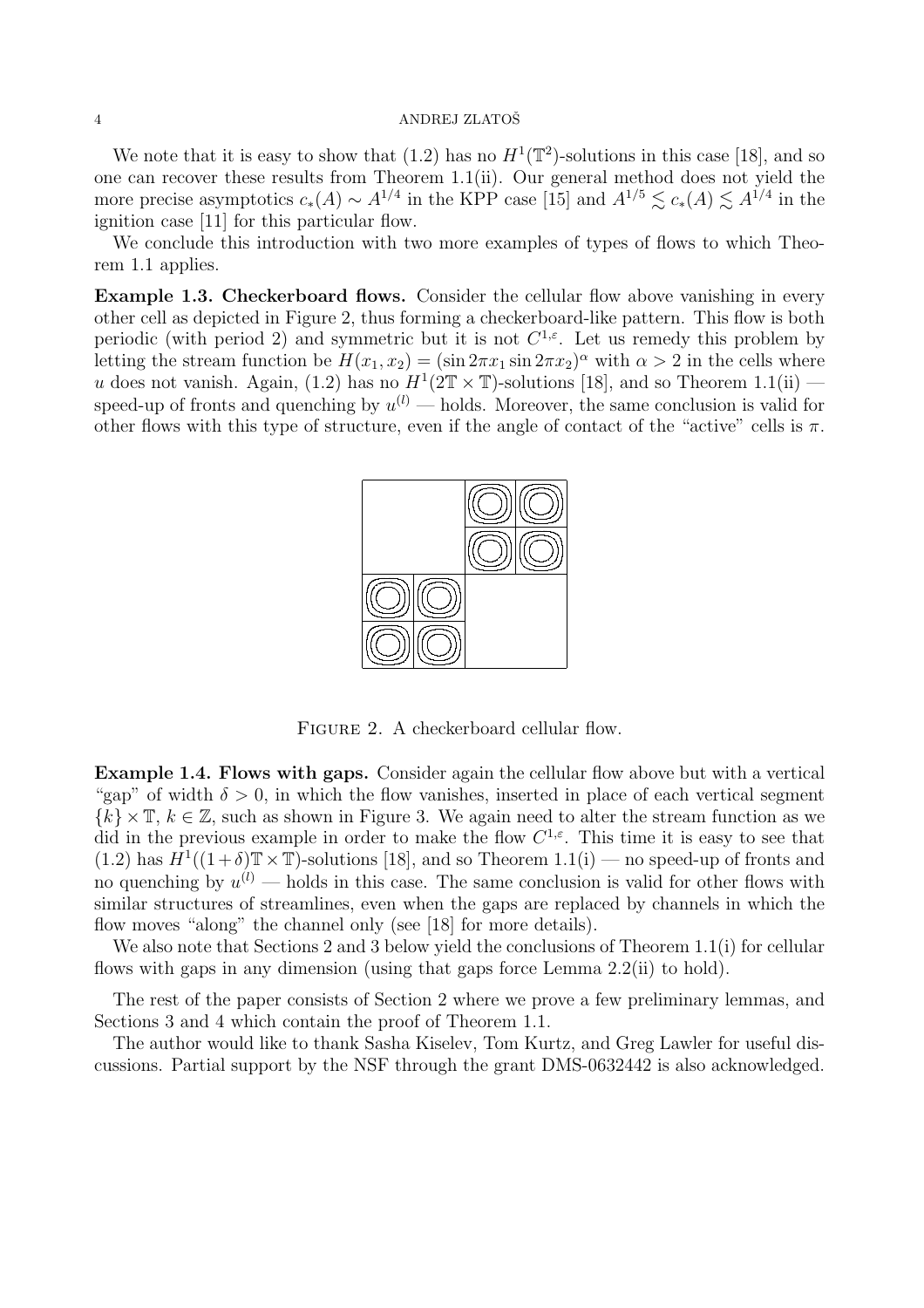#### FRONT SPEED-UP AND QUENCHING 5



FIGURE 3. A cellular flow with gaps.

### 2. Some Preliminaries

In this and the next two sections we will assume the hypotheses of Theorem 1.1 with the period  $p = 1$  — the general case is handled identically. This implies that u is symmetric across each hyperplane  $x_1 = k, k \in \mathbb{Z}$ . The analysis in this section and the next applies to  $(1.1)$  on  $D = \mathbb{R} \times \mathbb{T}^{d-1}$  for any  $d \in \mathbb{N}$ .

Let us consider the stochastic process  $X_t^{A,x}$  $t_t^{A,x}$  starting at  $x \in D$  and satisfying the stochastic differential equation

$$
dX_t^{A,x} = \sqrt{2} dB_t - Au(X_t^{A,x})dt, \qquad X_0^{A,x} = x,
$$
\n(2.1)

where  $B_t$  is a normalized Brownian motion on D. We note that by Lemma 7.8 in [16], we have that if

$$
\phi_t + Au(x) \cdot \nabla \phi = \Delta \phi, \qquad \phi(0, x) = \phi_0(x), \tag{2.2}
$$

then

$$
\phi(t,x) = \mathbb{E}(\phi_0(X_t^{A,x}))
$$
\n(2.3)

In particular,  $\phi_0(x) = \chi_{[-L,L]}(x)$  gives

$$
\phi(t,x) = \mathbb{P}\left(|X_t^{A,x}| \le L\right),\tag{2.4}
$$

where we define  $|x| \equiv |x_1|$  for  $x \in D$ . Also notice that if  $\phi_0 = T_0 \in [0, 1]$ , then by comparison theorems [19] for any  $t, x$ ,

$$
0 \le T_0(t, x) \le e^{t||f(s)/s||_{\infty}} \phi(t, x) \le e^{t||f'||_{\infty}} \phi(t, x).
$$
\n(2.5)

**Lemma 2.1.** (i) If  $k \in \mathbb{Z}$  and  $y_1 = k$  then the distribution of  $X_t^{A,y}$  $t^{A,y}_t$  is symmetric across the hyperplane  $x_1 = k$ , that is,

$$
\mathbb{P}(X_t^{A,y} \in V) = \mathbb{P}(X_t^{A,y} \in R(V - (k,0)) + (k,0))
$$

for each  $V \subseteq D$ .

(ii) If  $k \in \mathbb{Z}$  and  $y_1 \geq k$ , then for any  $I \subseteq \mathbb{R}^+$ ,

$$
\mathbb{P}\big((X_t^{A,y})_1 \in k+I\big) \ge \mathbb{P}\big((X_t^{A,y})_1 \in k-I\big). \tag{2.6}
$$

When  $y_1 \leq k$ , the inequality in (2.6) is reversed.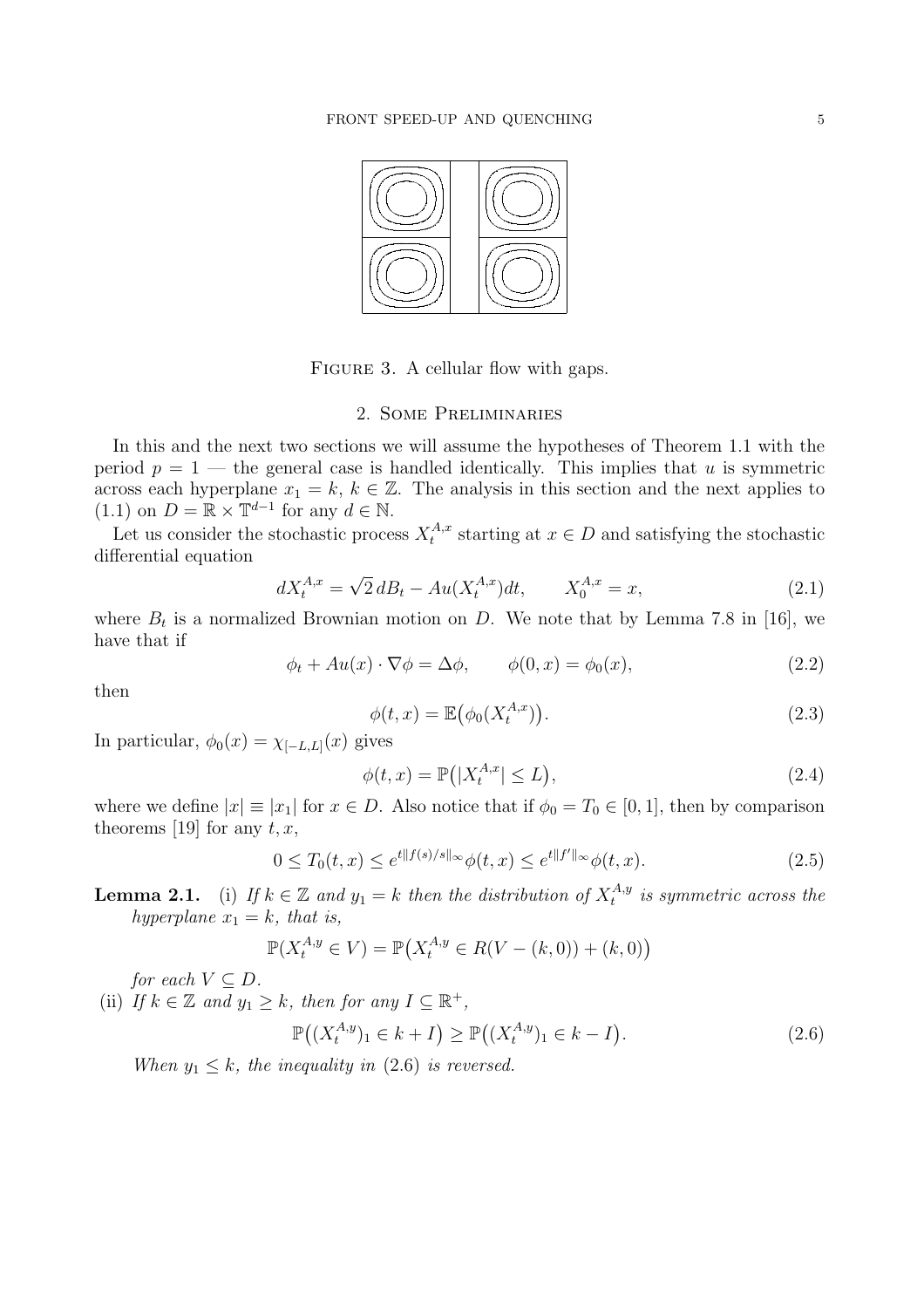(iii) If  $L \in \mathbb{N}$ , then

$$
\mathbb{P}\left(|X_t^{A,y}| \le L\right) \le \left\lceil \frac{|y_1|}{L} \right\rceil^{-1}.\tag{2.7}
$$

*Proof.* (i) and (ii) are obvious from the symmetry of u across  $x_1 = k$  and from almost sure continuity of  $X_t^{A,y}$  $t_t^{A,y}$  in t. To show (iii), it is sufficient to consider  $y_1 > L$ . Applying (ii) with  $k = jL$  for  $j = 1, \ldots, \lceil y_1/L \rceil - 1$ , we see that

$$
\mathbb{P}((X_t^{A,y})_1 \in [-L,L]) \leq \mathbb{P}((X_t^{A,y})_1 \in [(2j-1)L, (2j+1)L]).
$$

The claim follows.  $\Box$ 

Next we prove the following key dichotomy.

**Lemma 2.2.** For any sequence  $\{A_n\}_{n=1}^{\infty}$  one of the following holds. (i) For any  $t, \varepsilon > 0$  and  $L < \infty$  there are x, n such that

$$
\mathbb{P}\big(|X_t^{A_n,x} - x| \le L\big) < \varepsilon. \tag{2.8}
$$

(ii) For any  $t, \varepsilon > 0$  there is  $L < \infty$  such that for any  $x, n$ ,

$$
\mathbb{P}\left(|X_t^{A_n,x} - x| \le L\right) > 1 - \varepsilon. \tag{2.9}
$$

*Proof.* Let us first assume that there is  $t' > 0$  such that for any  $\varepsilon' > 0$  and  $L' < \infty$  there are x, n such that ¡ ¢

$$
\mathbb{P}\big(|X^{A_n,x}_{t'} - x| \le L'\big) < \varepsilon'.\tag{2.10}
$$

Given any  $\varepsilon > 0$ ,  $L \in \mathbb{N}$ , let  $m > 2/\varepsilon$  be an integer and let  $x, n$  be as in (2.10) with  $\varepsilon' = 1/m$ ,  $L' = (2m + 1)L$ . Notice that by periodicity of u we can assume  $|x_1| \leq 1$ . For any  $t \geq t'$  we have

$$
\mathbb{P}(|X_t^{A_n,x}-x|\leq L)\leq \mathbb{P}(|X_t^{A_n,x}|\leq 2L)\leq \mathbb{P}(|X_{t'}^{A_n,x}|\leq 2mL)+\sup_{|y|\geq 2mL}\mathbb{P}(|X_{t-t'}^{A_n,y}|\leq 2L).
$$

The first term is smaller than  $\varepsilon' < \varepsilon/2$  by (2.10) and the second is at most  $1/m < \varepsilon/2$  by (2.7). This yields (i) for  $t \geq t'$ . On the other hand, if (i) does not hold for some  $t \in (0, t')$ , then there are  $\varepsilon, L$  such that for all  $x, n$ ,

$$
\mathbb{P}(|X_t^{A_n,x}-x|\leq L)\geq \varepsilon.
$$

Choose  $m \in \mathbb{N}$  so that  $mt \geq t'$ . It follows that

$$
\mathbb{P}\big(|X^{A_n,x}_{mt} - x| \le mL\big) \ge \varepsilon^m
$$

for all  $x, n$ . But this contradicts (i) for  $mt$ , which has just been proven. Therefore (i) holds for all  $t > 0$  under the hypothesis above.

Now assume the opposite case to the one above. Namely, that for each  $t' > 0$  there are  $\varepsilon' > 0$  and  $L' < \infty$  such that for all x, n,

$$
\mathbb{P}\big(|X^{A_n,x}_{t'} - x| \le L'\big) \ge \varepsilon'.\tag{2.11}
$$

We will show that then (ii) holds, thus finishing the proof.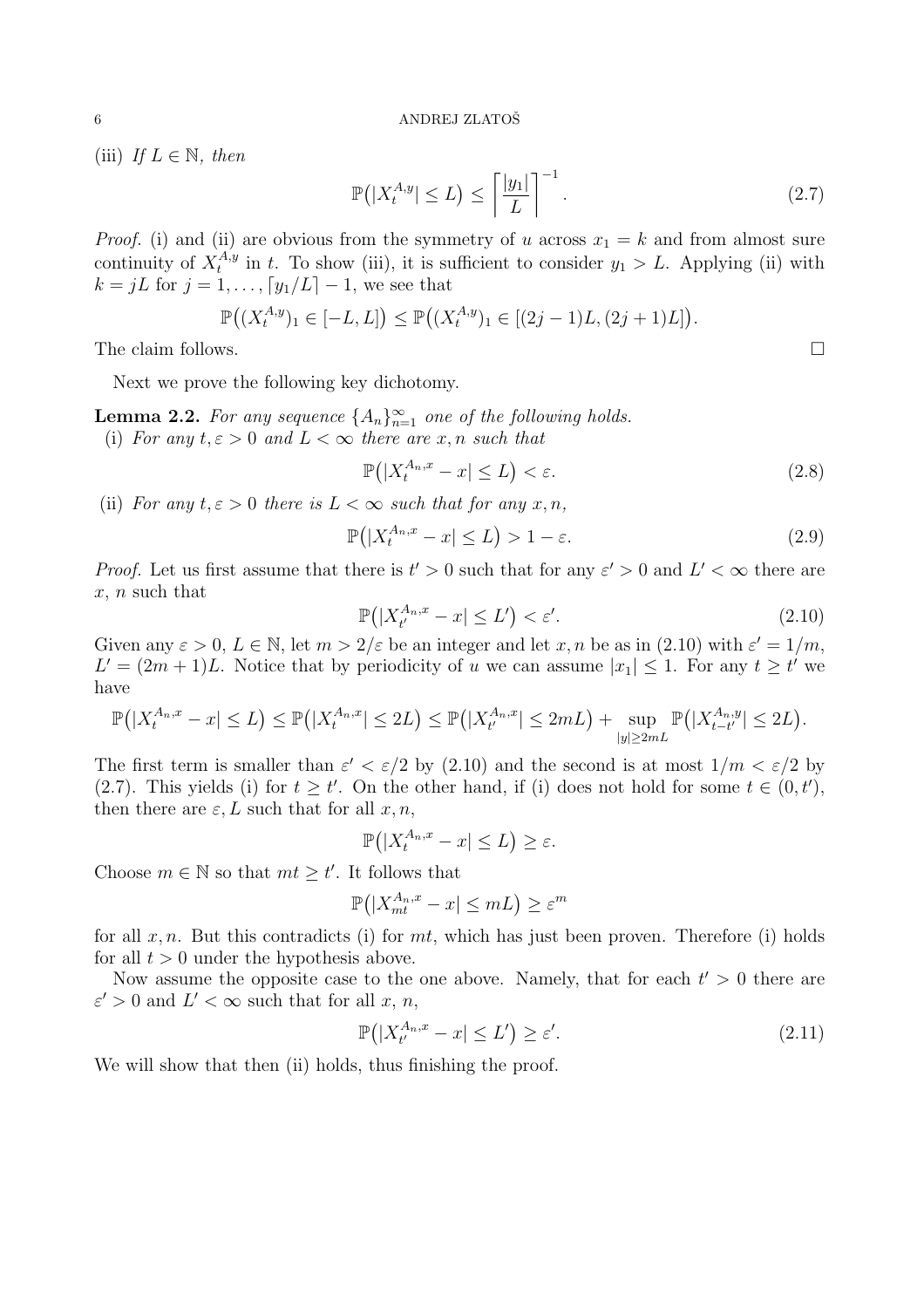For each  $t > 0$  let

$$
\varepsilon_0(t) \equiv \sup_L \inf_{x,n} \mathbb{P}\big(|X_t^{A_n,x} - x| \le L\big) > 0
$$

Periodicity of u guaranties that

$$
\varepsilon_0(t) = \sup_{L \in \mathbb{N}} \inf_{|x| \le 1,n} \mathbb{P}(|X_t^{A_n,x}| \le L) \quad (\equiv \sup_{L \in \mathbb{N}} \varepsilon_1(t,L)).
$$

Notice that  $\varepsilon_0(t)$  is non-increasing. Indeed, for  $L, m \in \mathbb{N}$  and  $t \geq t'$ ,

$$
\varepsilon_1(t, L) \le \varepsilon_1(t', mL) + \frac{1}{m} \tag{2.12}
$$

by (2.7), and so  $\varepsilon_0(t) \leq \varepsilon_0(t') + 1/m$  for any m.

We will now show that  $\varepsilon_0(t) = 1$  for all t. To this end assume  $\varepsilon_0(t) < 1$  for some t. Let m be large (to be chosen later), and let  $L$  be such that

$$
\varepsilon_1(t, L) > \varepsilon_0(t) - \frac{1}{m} \tag{2.13}
$$

Consider any  $|x| \leq 1$ , *n* such that

$$
\mathbb{P}\left(|X_t^{A_n,x}| \le (2m+1)L\right) \le \varepsilon_0(t) + \frac{1}{m}.\tag{2.14}
$$

Such x, n do exists because of  $\varepsilon_0(t) \geq \varepsilon_1(t,(2m+1)L)$ . Then the set of Brownian paths for which there is  $t' \in [0, t]$  such that  $X^{A_n, x}_{t-t'}$  $\left| \begin{array}{c} A_n, x \ -t' \end{array} \right| = (m+1)L$  has measure at least  $1 - \varepsilon_0(t) - 1/m$ . Since

$$
\mathbb{P}\left(|X_t^{A_n,x}| \in [L,(2m+1)L] \mid |X_{t-t'}^{A_n,x}| = (m+1)L \text{ for some } t' \in [0,t]\right)
$$

$$
\geq \inf_{t' \in [0,t]} \varepsilon_1(t',mL) > \varepsilon_0(t) - \frac{2}{m}
$$

by  $(2.12)$  and  $(2.13)$ , this means

$$
\mathbb{P}\left(|X_t^{A_n,x}| \leq (2m+1)L\right) = \mathbb{P}\left(|X_t^{A_n,x}| \leq L\right) + \mathbb{P}\left(|X_t^{A_n,x}| \in [L,(2m+1)L]\right)
$$

$$
\geq \varepsilon_1(t,L) + \left(1 - \varepsilon_0(t) - \frac{1}{m}\right) \left(\varepsilon_0(t) - \frac{2}{m}\right)
$$

$$
\geq \left(2 - \varepsilon_0(t) - \frac{1}{m}\right) \left(\varepsilon_0(t) - \frac{2}{m}\right).
$$

Since  $\varepsilon_0(t)$  < 1, this is larger than  $\varepsilon_0(t) + 1/m$  when m is large enough. This, however, contradicts (2.14). Therefore we must have  $\varepsilon_0(t) = 1$  for all t, which is (ii).

We will also need the following result which is essentially from [8].

**Lemma 2.3.** For any  $d \in \mathbb{N}$ , there is  $c > 0$  such that for any Lipschitz incompressible flow u, any A, and any  $t \geq 0$ , the solution  $\phi$  of  $(2.2)$  on  $\Omega \equiv [0,1] \times \mathbb{T}^{d-1}$  with Dirichlet boundary conditions on  $\partial\Omega$  satisfies

$$
\|\phi(t, \cdot)\|_{\infty} \le 2e^{-ct} \|\phi_0\|_{\infty}.
$$
\n(2.15)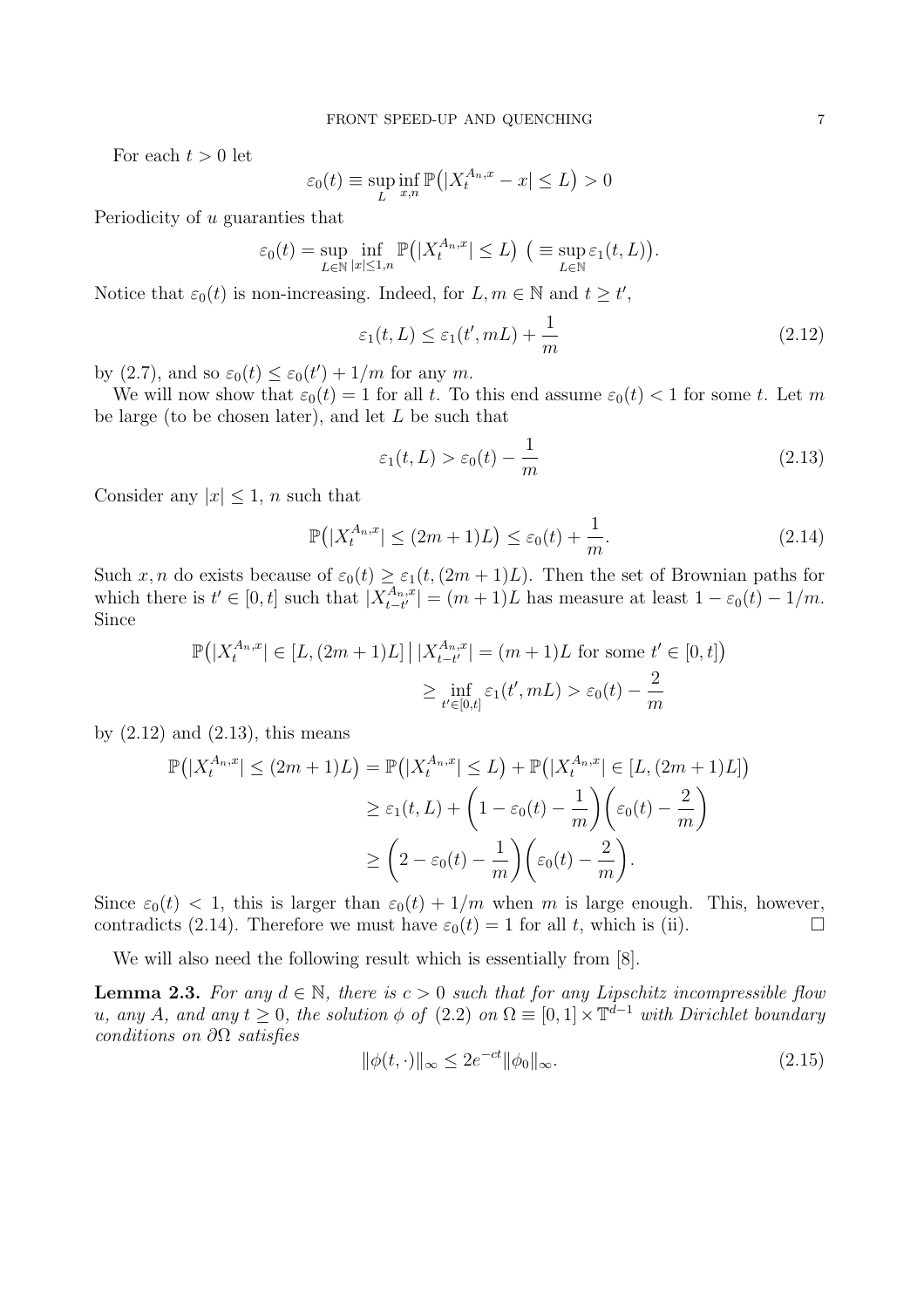*Proof.* The maximum principle implies that it is sufficient to show that there is  $\tau > 0$  such that

$$
\|\phi(\tau,\cdot)\|_\infty \leq \frac{1}{2} \|\phi_0\|_\infty.
$$

uniformly in u and A. For incompressible flows on  $\mathbb{T}^d$  and mean-zero  $\phi_0$  this follows from Lemma 5.6 in [8]. The proof extends without change to our case, the Dirichlet boundary condition replacing the mean-zero assumption when the Poincaré inequality is used.  $\Box$ 

## 3. Proof of Theorem 1.1: Part I

Let us now assume that u and f are as in Theorem 1.1 and  $A_n \to \infty$  is such that Lemma 2.2(ii) holds. We will then show that the minimal front speeds  $c_*(A_n)$  are uniformly bounded and the flows  $A_n u$  do not quench large enough compactly supported initial data  $T_0$  for (1.1). The analysis in this section applies to  $D = \mathbb{R} \times \mathbb{T}^{d-1}$  for any  $d \in \mathbb{N}$ .

**Lemma 3.1.** Consider the setting of Theorem 1.1 with  $D = \mathbb{R} \times \mathbb{T}^{d-1}$ , and let  $A_n \to \infty$  be such that Lemma 2.2(ii) holds. Then  $c_*(A_n)$  are uniformly bounded above.

*Proof.* Choose  $L \in \mathbb{N}$  that satisfies Lemma 2.2(ii) for  $t = 1$  and  $\varepsilon = \frac{1}{4}$  $\frac{1}{4}$ . Let x be such that  $x_1 \in \mathbb{Z}$  and consider  $X_t^{A_n,x}$  from (2.1). Take  $\tau_0 = 0$  and let  $\tau_j$  be the first time such that  $|X_{\tau_j}^{A_n,x} - X_{\tau_{j-1}}^{A_n,x}| = 3L$  (recall that  $|x| = |x_1|$ ). We then have from (2.9) and (2.7),

$$
\mathbb{P}(\tau_j - \tau_{j-1} \le 1) \le \frac{1}{2}
$$

because  $\frac{1}{3}p + (1 - p) \ge \frac{3}{4}$  $\frac{3}{4}$  implies  $p \leq \frac{1}{2}$  $\frac{1}{2}$ . This means that for any large enough  $C, t \in \mathbb{N}$ ,

$$
\mathbb{P}(|X_t^{A_n, x} - x| \ge 3LCt) \le \mathbb{P}(\tau_{Ct} \le t) \le \sum_{j=0}^{t-1} \binom{Ct}{j} \left(\frac{1}{2}\right)^{Ct-j} \le \binom{Ct}{t} \frac{t}{2^{(C-1)t}}
$$

$$
\le \left(\frac{(5/4)^{C-1}C^C}{2^{C-1}(C-1)^{C-1}}\right)^t \le \kappa(C)^t
$$

with  $\kappa(C) \equiv 2Ce(2/3)^C \to 0$  as  $C \to \infty$ . We used here the fact that fewer than t of the differences  $\tau_i - \tau_{i-1}$  can exceed 1 in the second inequality, and Stirling's formula in the fourth.

Let now T be the solution of (1.1) with  $A = A_n$  and  $T_0 \equiv \chi_{\mathbb{R}^-\times\mathbb{T}^{d-1}}$ . If  $\phi$  solves (2.2) with  $A = A_n$  and  $\phi_0 \equiv T_0$ , then we have by  $(2.5)$  for  $x(s) \equiv (s, 0, \ldots, 0)$ ,

$$
T(t, x(3LCt)) \le e^{t||f'||_{\infty}}\phi(t, x(3LCt)) \le e^{t||f'||_{\infty}}\mathbb{P}(|X_t^{A_n, x(3LCt)} - x(3LCt)| \ge 3LCt) \to 0
$$

as  $t \to \infty$ , provided C is large enough. On the other hand, it is well known that  $T(t, x(ct)) \to$ 1 as  $t \to \infty$  when  $c < c_*(A_n)$  [4, 20, 21]. This means  $c_*(A_n) \leq 3LC$  and we are done.  $\Box$ 

**Lemma 3.2.** Consider the setting of Theorem 1.1 with  $D = \mathbb{R} \times \mathbb{T}^{d-1}$ , and let  $A_n \to \infty$  be such that Lemma 2.2(ii) holds. Then there is compactly supported  $T_0(x) \in [0, 1]$  such that the solution T of (1.1) with  $A = A_n$  does not quench for any n.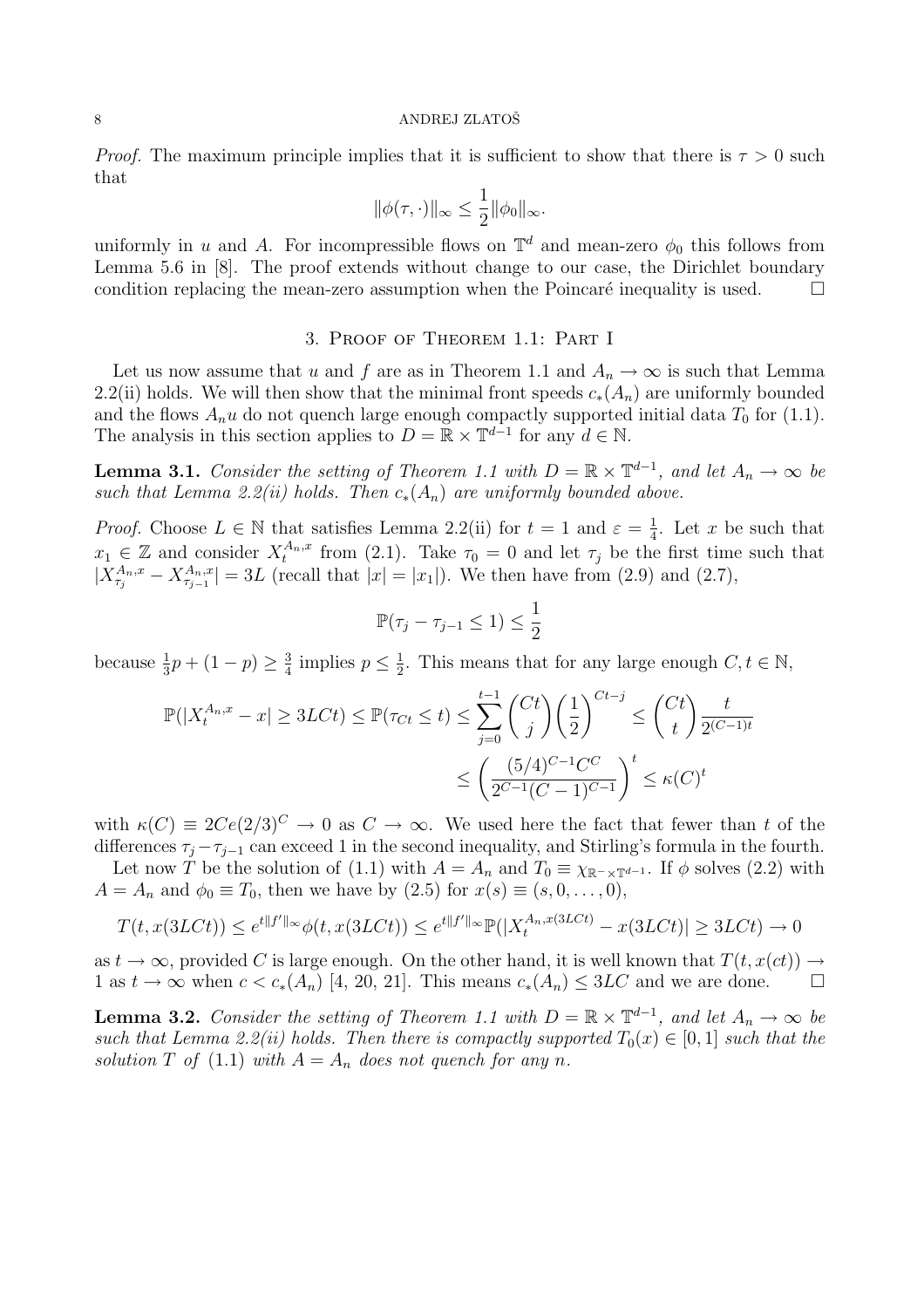*Proof.* By comparison theorems, we only need to consider f of ignition type — with  $\theta_0 > 0$ . We again choose  $L \in \mathbb{N}$  that satisfies Lemma 2.2(ii) for  $t = 1$  and  $\varepsilon = \frac{1}{2}$  $\frac{1}{2}$ . We next note that there is  $\delta > 0$  such that

$$
\mathbb{P}(|X_t^{A_n,x} - x| \ge t^{8/15}) \le e^{-t^{\delta}} \tag{3.1}
$$

for all large enough t and all  $x \in D$  and n. Indeed, assume  $x_1 \in \mathbb{Z}$  and  $t \in \mathbb{Z}$  (the general case follows immediately from this), and let  $j(t) = \inf\{j | \tau_j > t\}$ , with  $\tau_j$  from the proof of Lemma 3.1. Then that proof shows that for  $C \in \mathbb{Z}$  we have

$$
\mathbb{P}(j(t) > Ct) = \mathbb{P}(\tau_{Ct} \le t) \le \kappa(C)^t \tag{3.2}
$$

with  $\kappa(C) < 1$  if C is large. On the other hand, symmetry of u across each hyperplane  $x = k \in \mathbb{Z}$  shows that  $Y_j \equiv (X_{\tau_j}^{A_n,x} - X_{\tau_{j-1}}^{A_n,x})_1$  are iids with  $\mathbb{P}(Y_j = \pm L) = \frac{1}{2}$  $\frac{1}{2}$ . This gives

$$
\mathbb{P}(|X_{j(t)}^{A_n,x} - x| \ge L(Ct)^{9/17} | j(t) \le Ct) \le e^{-(Ct)^{\delta}}
$$

for some  $\delta > 0$  by

$$
\sum_{k=0}^{\frac{1}{2}(j-j^{\delta+\frac{1}{2}})} \frac{\binom{j}{k}}{2^j} \approx (1+j^{\delta-\frac{1}{2}})^{-\frac{1}{2}(j+j^{\delta+\frac{1}{2}})} (1-j^{\delta-\frac{1}{2}})^{-\frac{1}{2}(j-j^{\delta+\frac{1}{2}})} = \left[ (1-j^{2\delta-1})^{-j^{1-2\delta}} (1+j^{\delta-\frac{1}{2}})^{-j^{\frac{1}{2}-\delta}} (1-j^{\delta-\frac{1}{2}})^{j^{\frac{1}{2}-\delta}} \right]^{j^{2\delta}/2} \approx e^{-j^{2\delta}/2},
$$

where we used Stirling's formula again. This, the fact that  $|X_{\tau_{j(t)}}^{A_n,x} - X_t^{A_n,x}| \leq L$  (by the definition of  $\tau_j$  and  $j(t)$ ), and (3.2) yield (3.1) for large enough t (with a different  $\delta > 0$ ).

We will also need the conclusion of Lemma 3.1 in [9] which says that there is  $\tilde{c} > 0$  such that for any  $x \in D$ ,  $m \in \mathbb{Z}$ ,  $A \in \mathbb{R}$ , incompressible u, and  $t \geq 1$  we have

$$
\mathbb{P}((X_t^{A,x})_1 \in [m, m+1]) \le \tilde{c}t^{-1/2}.
$$
\n(3.3)

We note that [9] only considers  $d = 2$ , but the general case is identical.

Let us now take non-negative  $\psi_0 \in C(\mathbb{R}) \cap C^3([-2, 2])$  such that

$$
\text{supp}\,\psi_0 = [-2, 2],
$$
  
\n
$$
\psi_0(s) = \psi_0(-s) \qquad \text{and} \qquad \psi_0(0) = \frac{2+\theta_0}{3},
$$
  
\n
$$
\psi_0(s) = \frac{1+\theta_0}{6} \big[ (3-|s|)^2 - 1 \big] \text{ for } |s| \in [1, 2],
$$
  
\n
$$
\psi_0' \text{ is decreasing on } [-1, 1].
$$

Note that this means that  $\psi_0$  is non-negative, symmetric, non-increasing on  $\mathbb{R}^+$ , and convex where  $f(\psi_0(s)) = 0$ . We then let

$$
T_0(x) \equiv \psi_0\left(\frac{x_1}{M}\right) \ge 0
$$

with a large  $M \in \mathbb{Z}$  to be determined later. We will show using the properties of  $\psi_0$  that if T solves (1.1) with  $A = A_n$ , then for  $\tau \equiv M^{3/2}$  we have

$$
T(\tau, x) \ge T_0(x) \tag{3.4}
$$

(which gives the desired result by comparison theorems).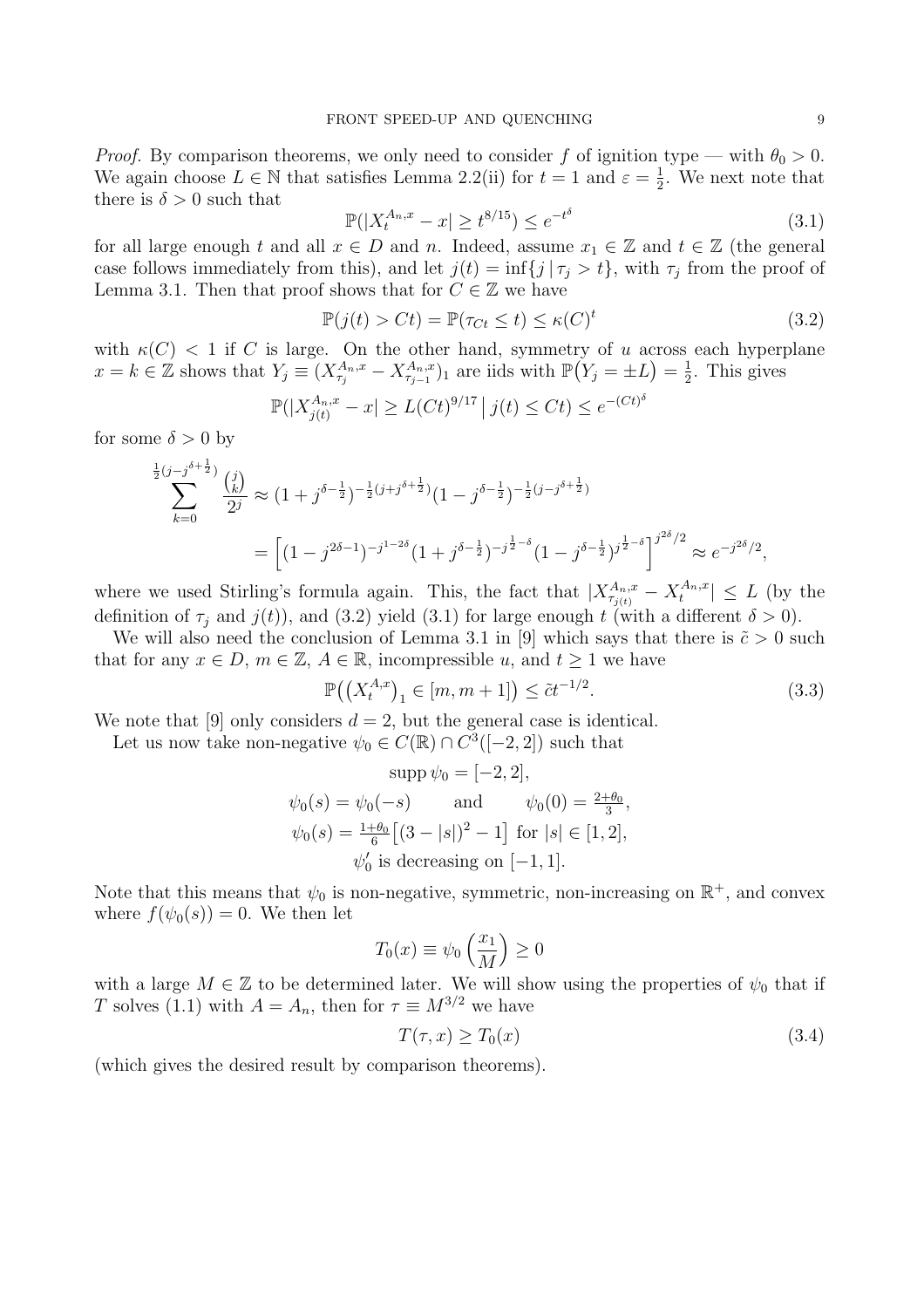Let  $\varepsilon$  be such that  $\psi_0(1+\varepsilon) = \frac{1+2\theta_0}{3}$  and M such that  $\varepsilon M + M^{4/5} \leq M - 2$ . Let  $\phi$  be the solution of (2.2) with  $\phi_0 \equiv T_0$  and assume first that  $x_1 \in [(1+\varepsilon)M, 2M - M^{4/5}] \cap \mathbb{Z}$ . Let  $x' \equiv (x_2, \ldots, x_d)$ . Then by (2.3), monotonicity of  $\psi_0$  on  $\mathbb{R}^+$ , and symmetry of u,

$$
\phi(\tau, x) \geq \sum_{m=-M^{4/5}-1}^{M^{4/5}} \mathbb{P}((X_{\tau}^{A_n, x})_1 \in [x_1 + m, x_1 + m + 1])\phi_0(x_1 + m + 1, x')
$$
  
= 
$$
\sum_{m=0}^{M^{4/5}} \mathbb{P}((X_{\tau}^{A_n, x})_1 \in [x_1 + m, x_1 + m + 1])(\phi_0(x_1 + m + 1, x') + \phi_0(x_1 - m, x')). \quad (3.5)
$$

We have

$$
\psi_0\left(\frac{x_1+m+1}{M}\right)+\psi_0\left(\frac{x_1-m}{M}\right)=2\psi_0\left(\frac{x_1+\frac{1}{2}}{M}\right)+\psi_0''\left(\frac{x_1+\frac{1}{2}}{M}\right)\left(\frac{m+\frac{1}{2}}{M}\right)^2+O\left(\left(\frac{m}{M}\right)^3\right),
$$

and  $\tau = M^{3/2}$  together with (3.1) implies that the sum of the  $\mathbb{P}(\cdot)$  terms in (3.5) is larger than  $\frac{1}{2}(1 - e^{-\tau^{\delta}}) = \frac{1}{2}(1 - e^{-M^{3\delta/2}})$ . This and  $\psi_0''(s) = \frac{1+\theta_0}{3}$  for  $s \in (1,2)$  yields

$$
\phi(\tau, x) \ge (1 - e^{-M^{3\delta/2}})\phi_0(x_1 + \frac{1}{2}, x') + \frac{1 + \theta_0}{12} (4\tilde{c}M^{1/4})^{-2} + O(M^{-3/5}),
$$

where we also used that (3.3) gives

$$
\mathbb{P}\left(|X_{\tau}^{A_n,x}-x| \ge \frac{M^{3/4}}{4\tilde{c}}\right) \ge \frac{1}{2}.
$$

Since  $\phi_0(x) - \phi_0(x_1 + \frac{1}{2})$  $(\frac{1}{2}, x') = O(M^{-1}),$  this means

$$
\phi(\tau, x) \ge \phi_0(x) + c'M^{-1/2} \tag{3.6}
$$

for some  $c' > 0$  and any large enough M.

The same argument applies for any  $\tau' \in [\tau/2, \tau]$  (with a uniform c') in place of  $\tau$ . This, Lemma 2.3, and the fact that  $\phi_0$  varies on a scale  $O(M^{-1})$  on  $[[x], [x]+1] \times \mathbb{T}^{d-1}$  yield (3.6) for any  $x_1 \in [(1+\varepsilon)M, 2M - M^{4/5}]$ , provided M is large enough. If  $x_1 \in [2M - M^{4/5}, 2M]$ , then (3.6) follows in the same way because  $\psi_0(s) > \frac{1+\theta_0}{6}$  $\frac{1-\theta_0}{6}[(3-|s|)^2-1]$  for  $s \in (2,3)$ . And if  $x_1 > 2M$ , then (3.6) is immediate from  $\phi(\tau, x) \geq 0$ .

Symmetry and  $T \ge \phi$  give (3.4) whenever  $|x| \ge (1+\varepsilon)M$ , so let us now consider  $|x|$  $(1+\varepsilon)M$ . As above we obtain for large M,

$$
\phi(\tau, x) \ge \phi_0(x) - c'M^{-1/2},\tag{3.7}
$$

where c' only depends on  $\|\psi_0''\|_{\infty}$ . We now choose a convex  $g : \mathbb{R}^+ \to \mathbb{R}^+$  with  $g(s) \leq f(s)$  for  $s \leq \frac{3+\theta_0}{4}$  $\frac{1+\theta_0}{4}$  and  $g(s) \ge \alpha$  for some  $\alpha > 0$  and all  $s \ge \frac{1+3\theta_0}{1+4\theta_0}$  $\frac{3\theta_0}{4}$ . Define  $\beta > 0$  so that if  $\gamma(0) = \frac{2+\theta_0}{3}$ and  $\gamma'(s) = g(\gamma(s))$ , then  $\gamma(\beta) = \frac{3+\theta_0}{4}$ . Next let  $\tilde{f} \equiv \frac{\beta}{\tau}$  $\frac{\beta}{\tau} g \leq g$  when  $\tau = M^{3/2} \geq \beta$  and let  $w:(\mathbb{R}^+)^2\to\mathbb{R}^+$  satisfy  $w(0,s)=s$  and

$$
w_t(t,s) = \tilde{f}(w(t,s)).
$$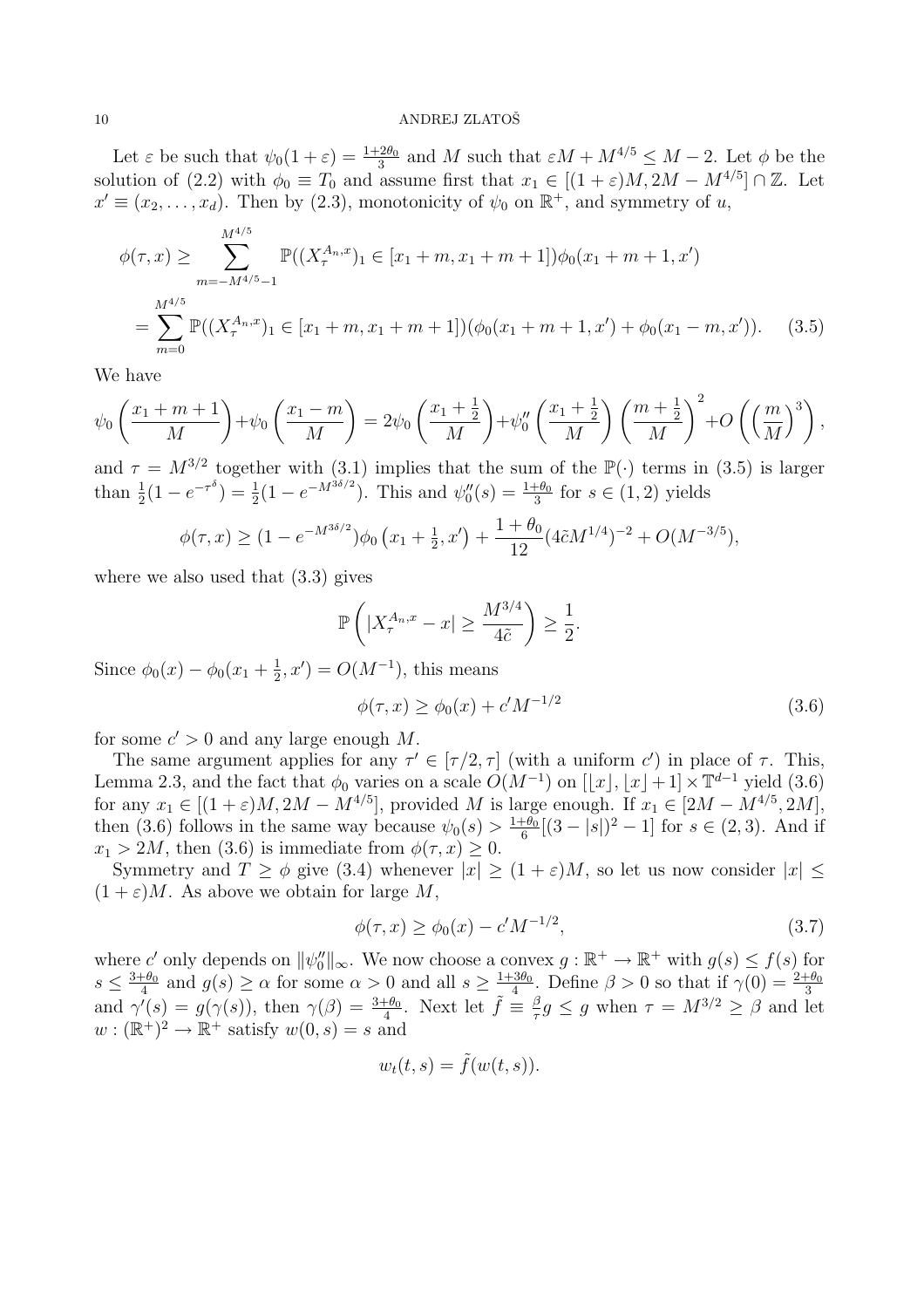Notice that

$$
w(\tau, \frac{2+\theta_0}{3}) = \frac{3+\theta_0}{4} \quad \text{and} \quad w(\tau, s) \ge s + \alpha \beta \text{ for } s \ge \frac{1+3\theta_0}{4}.\tag{3.8}
$$

It is easy to show using  $\tilde{f}', \tilde{f}'' \ge 0$  that  $w_s, w_{ss} \ge 0$ . It then follows that  $\tilde{T}(t, x) \equiv w(t, \phi(t, x))$ is a sub-solution of (1.1) with  $A = A_n$  and  $\tilde{T}_0 = T_0$  as long as  $\|\tilde{T}(t, \cdot)\|_{\infty} \leq \frac{3+\theta_0}{4}$  $rac{+\theta_0}{4}$  (so that  $\tilde{f}(\tilde{T}) \leq f(\tilde{T})$ ). Since  $\|\phi\|_{\infty} \leq \psi_0(0) = \frac{2+\theta_0}{3}$ , this is true for all  $t \leq \tau$  by (3.8) and  $w_t, w_s \geq 0$ . But then  $T(\tau, x) \geq T(\tau, x)$ , while large enough M guarantees for  $|x| \leq (1+\varepsilon)M$ ,

$$
\phi(\tau, x) \ge \phi_0(x) - c'M^{-1/2} \ge \frac{1+2\theta_0}{3} - c'M^{-1/2} \ge \frac{1+3\theta_0}{4}.
$$

So for these x by  $(3.8)$ ,

 $T(\tau, x) \ge \tilde{T}(\tau, x) \ge \phi(\tau, x) + \alpha \beta \ge \phi_0(x) - c'M^{-1/2} + \alpha \beta \ge \phi_0(x) = T_0(x)$ 

when M is large. This is (3.4) and thus concludes the proof.  $\Box$ 

# 4. Proof of Theorem 1.1: Part II

We now assume that u and f are as in Theorem 1.1 and  $A_n \to \infty$  is such that Lemma 2.2(i) holds. We will then show that  $\limsup_{n\to\infty} c_*(A_n) = \infty$ , and that there is  $c > 0$  such that if f is of ignition type with  $||f(s)/s||_{\infty} \leq c$ , then any compactly supported initial datum  $T_0$  for  $(1.1)$  is quenched by some flow  $A_n u$ . The analysis in this section applies in two dimensions only, so we will consider  $d = 2$  and  $D = \mathbb{R} \times \mathbb{T}$ .

**Lemma 4.1.** Consider the setting of Theorem 1.1 with  $D = \mathbb{R} \times \mathbb{T}$  and let  $A_n \to \infty$  be such that Lemma 2.2(i) holds. Then  $\limsup_{n\to\infty} c_*(A_n) = \infty$ .

*Proof.* Assume that  $c_*(A_n) \leq c_0 < \infty$  for all n and let T be a pulsating front solution of (1.1) with  $A = A_n$  and speed  $c_*(A_n)$ , that is,

$$
T(t + c_*(A_n)^{-1}, x_1 + 1, x_2) = T(t, x_1, x_2),
$$
  
\n
$$
T(t, \pm \infty, x_2) = \frac{1}{2} \mp \frac{1}{2}
$$
 uniformly in  $x_2$  (4.1)

(recall that u has period 1 in  $x_1$ ). We note that [2] shows

$$
T_t(t, x) \ge 0. \tag{4.2}
$$

Integrating (1.1) over  $[0, c_*(A_n)^{-1}] \times D$  and using (4.1) and incompressibility of u, we obtain

$$
1 = \int_0^{c_*(A_n)^{-1}} \int_D f(T(t, x)) \, dx \, dt.
$$

Next we multiply  $(1.1)$  by T and again integrate as above to get

$$
\frac{1}{2} = \int_0^{c_*(A_n)^{-1}} \int_D T(t,x)f(T(t,x)) - |\nabla T(t,x)|^2 dx dt \le 1 - \int_0^{c_*(A_n)^{-1}} \int_D |\nabla T(t,x)|^2 dx dt.
$$

This means that for some  $t \in [0, c_*(A_n)^{-1}]$  (which we take to be 0 by translating T in time), Z

$$
\int_{D} f(T(0, x)) dx \le 2c_0,
$$
\n(4.3)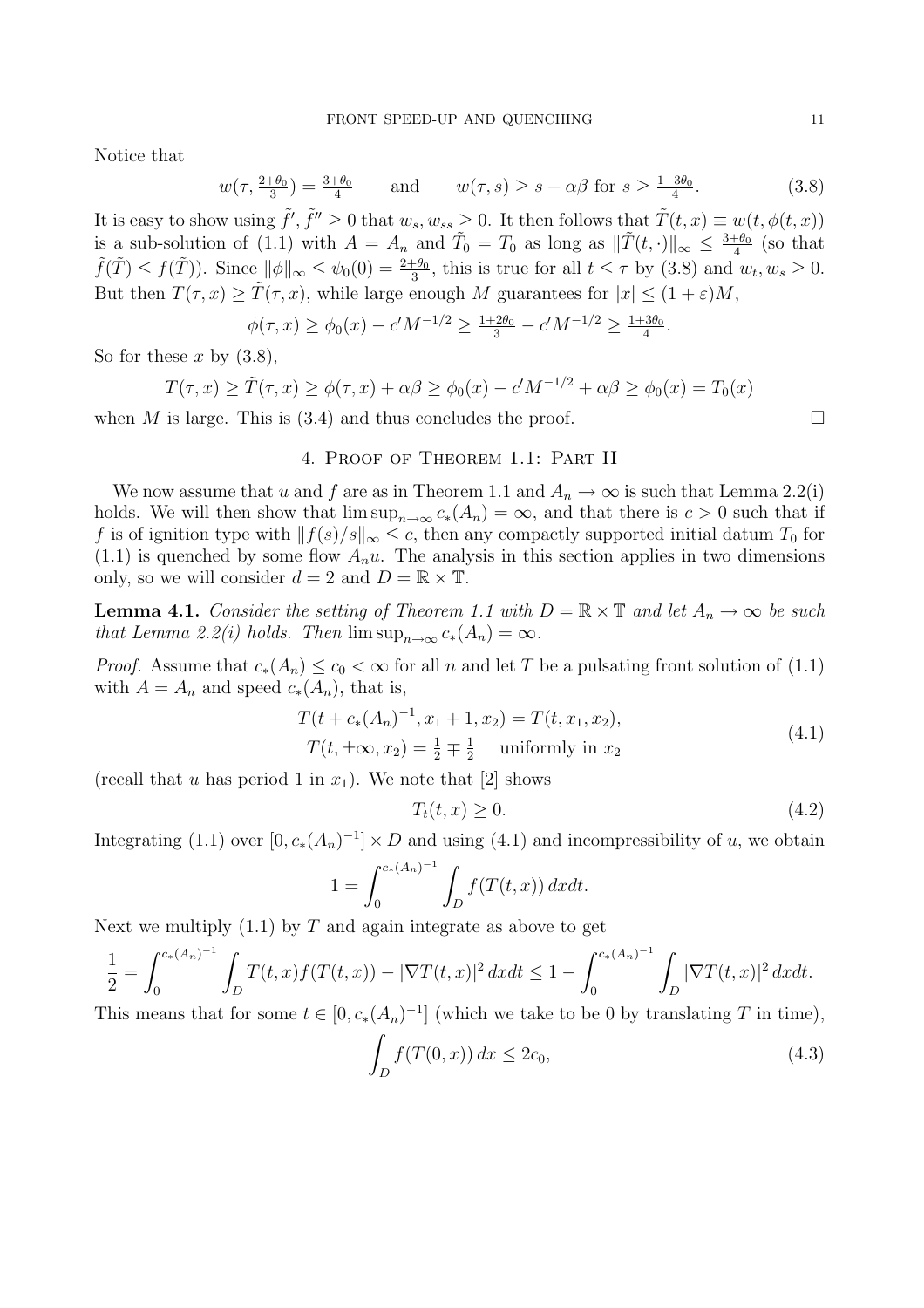$$
\int_{D} |\nabla T(0, x)|^2 dx \le c_0.
$$
\n(4.4)

We will now show that  $(4.1)$ – $(4.4)$  force the reaction zone (front width) to be bounded in the following sense. Let  $D_{\varepsilon}^-$  be the rightmost cell  $[m_{\varepsilon}^-, m_{\varepsilon}^-+1] \times \mathbb{T}$  such that  $\inf_{x \in D_{\varepsilon}^-} T(0, x) \geq 1 - \varepsilon$ (i.e.,  $m_{\varepsilon}^-$  is the largest integer for which this condition holds). We also let  $\overline{D_{\varepsilon}^+}$  be the leftmost cell  $[m_{\varepsilon}^+, m_{\varepsilon}^+ + 1] \times \mathbb{T}$  such that  $\sup_{x \in D_{\varepsilon}^+} T(0, x) \leq 1 - \varepsilon$ . Obviously  $m_{\varepsilon}^- < m_{\varepsilon}^+$ . We will now show that for each small  $\varepsilon > 0$  there is  $L_{\varepsilon} < \infty$  such that for each n we have

$$
m_{10\varepsilon}^+ - m_\varepsilon^- \le L_\varepsilon. \tag{4.5}
$$

Assume for a moment that  $(4.5)$  holds. Periodicity and  $(2.8)$  tell us that there are n and  $x \in D_{\varepsilon}^-$  such that

$$
\mathbb{P}\left(|X^{A_n,x}_{\tau}-x|\geq L_{\varepsilon}\right)>\frac{1}{2}
$$

for  $\tau \equiv \varepsilon ||f'||_{\infty}^{-1} > 0$ . Since  $x_1 \ge m_{\varepsilon}^- \ge m_{10\varepsilon}^+ - L_{\varepsilon}$ , symmetry of u implies

$$
\mathbb{P}\big((X^{A_n,x}_\tau)_1\geq m^+_{10\varepsilon}\big)>\frac{1}{4}.
$$

Using  $(2.5)$  and  $(2.3)$  we have

$$
T(\tau, x) \le e^{\tau \|f'\|_{\infty}} \left(\frac{3}{4} + \frac{1 - 10\varepsilon}{4}\right) < 1 - \varepsilon \le T(0, x)
$$

if  $\varepsilon > 0$  is small. This contradicts (4.2), so our assumption  $c_*(A_n) \leq c_0 < \infty$  must be invalid. Thus the proof will be finished if we establish (4.5) for all small  $\varepsilon > 0$ .

Let us consider an arbitrary small  $\varepsilon > 0$  such that f is bounded away from zero on  $[1-13\varepsilon, 1-\frac{\varepsilon}{3}]$  $\frac{\varepsilon}{3}$  and assume, towards contradiction, that for each  $L \in \mathbb{N}$  there is n such that

$$
m_{10\varepsilon}^+ - m_\varepsilon^- \ge 10L. \tag{4.6}
$$

Let  $T_0(x) \equiv T(0, x)$ ,

$$
\bar{T}_0(x) \equiv \int_{[[x_1],[x_1]+1] \times \mathbb{T}} T_0(x) \, dx,
$$

and denote  $D_j \equiv [m_{\varepsilon}^- + j, m_{\varepsilon}^- + j + 1] \times \mathbb{T}$ . Then (4.4) and Poincaré inequality (with constant C) imply that for each small  $\delta > 0$  and  $L \equiv [Cc_0/\delta]$ , at least 7L of the cells  $D_j$ ,  $j = L, \ldots, 9L$ , satisfy

$$
||T_0 - \bar{T}_0||_{L^2(D_j)}^2 \le C||\nabla T_0||_{L^2(D_j)}^2 \le \delta.
$$
\n(4.7)

Hence there are at least  $\frac{3L}{5}$  $\frac{5L}{5}$  disjoint 5-tuples of consecutive cells satisfying (4.7). Then (4.3), f bounded away from zero on  $[1-13\varepsilon, 1-\frac{\varepsilon}{3}]$  $\frac{\varepsilon}{3}$ , and  $\bar{T}_0(D_j)$  decreasing in j (by (4.2)) imply that for some  $j_0 \in [L, 9L]$  we must have either  $(4.7)$  and  $\overline{T}_0(D_j) \leq 1-12\varepsilon$  for  $j = j_0-2, \ldots, j_0+2$ , or (4.7) and  $\overline{T}_0(D_j) \geq 1 - \frac{\varepsilon}{2}$  $\frac{\varepsilon}{2}$  for  $j = j_0 - 2, \ldots, j_0 + 2$  (provided  $\delta$  is small enough and L large).

Let us assume the case  $\bar{T}_0(D_j) \leq 1 - 12\varepsilon$  for  $j = j_0 - 2, \ldots, j_0 + 2, j_0 \in [L, 9L]$ . Then (4.2) and (4.6) say that there must be  $y \in D_{j_0}$  such that for  $t \geq 0$ ,

$$
T(t, y) \ge T_0(y) \ge 1 - 10\varepsilon. \tag{4.8}
$$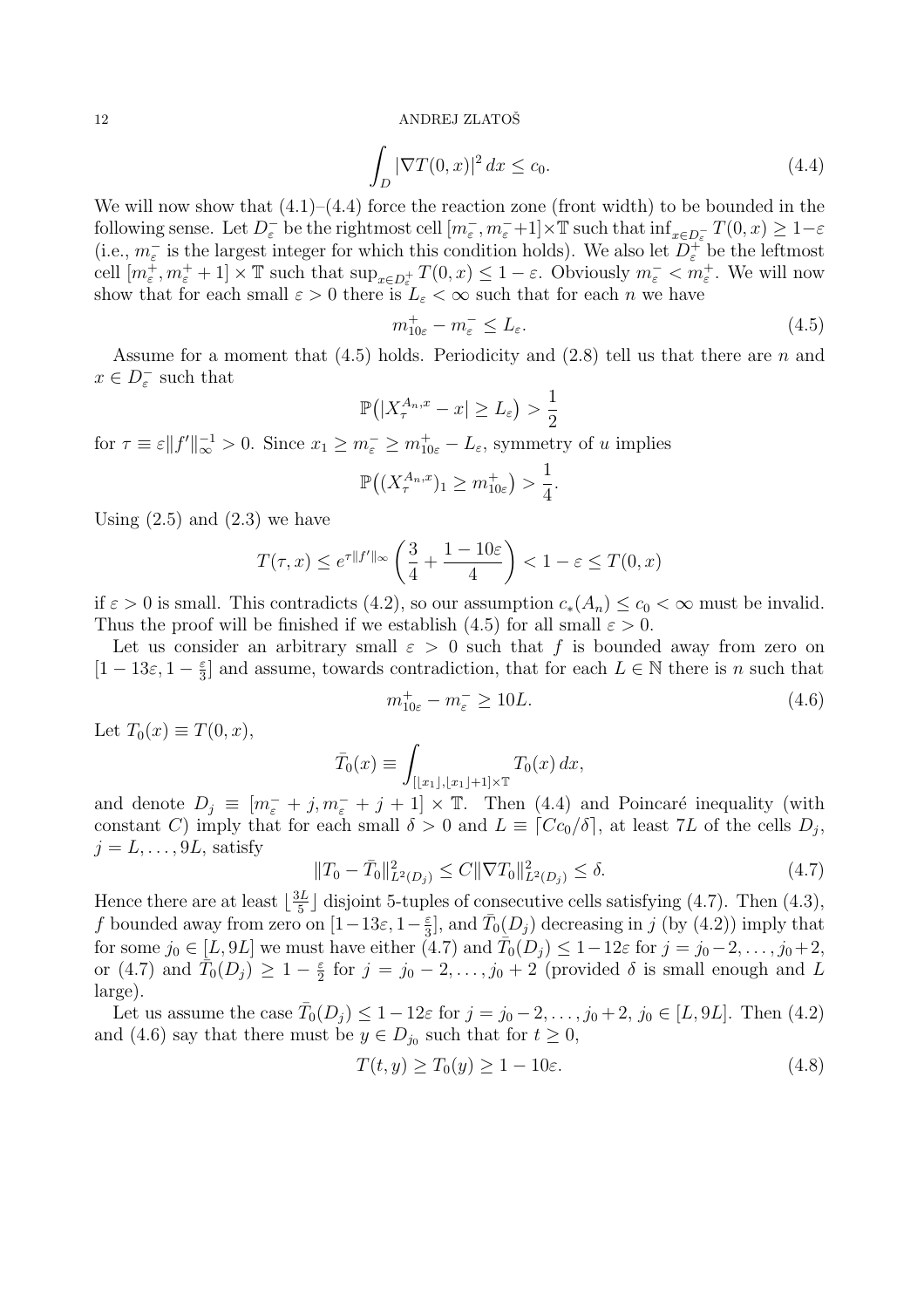Let  $S_{2\gamma}^- \subset D_{j_0-2} \cup D_{j_0-1} \cup D_{j_0}$  be the square of a small side  $2\gamma > 0$  (to be chosen later) centered at  $y^- \equiv y - (1,0)$  and denote by  $\Gamma^-$  the intersection of  $S_{2\gamma}^-$  with the connected component  $\Omega^-$  of the set  $\{x \mid T_0(x) \geq 1 - 11\varepsilon\}$  containing  $y^-$  (recall that that  $T_0(y^-) \geq T_0(y) \geq 1 - 10\varepsilon$ ).

If  $\Gamma^-$  has diameter less than  $\gamma$  (in particular,  $\Gamma^- = \Omega^- \subseteq S^-_{2\gamma}$ ), then for  $\Gamma \equiv \Gamma^- + (1,0)$ , all  $x \in \partial \Gamma$ , and all  $t \leq c_*(A_n)^{-1}$ ,

$$
T(t, x) \leq T(0, x - (1, 0)) \leq 1 - 11\varepsilon
$$

by (4.1) and (4.2). It follows by comparison that  $T(t, x) \leq e^{t||f'||_{\infty}} (R(t, x) + 1 - 11\varepsilon)$  where  $R(t, x)$  solves (2.2) on  $S_{2\gamma} \equiv S_{2\gamma}^- + (1, 0)$  with Dirichlet boundary conditions and  $R(0, x) =$  $11\varepsilon \chi_{\Gamma}(x)$ . But then the uniform bound in Lemma 2.3 and parabolic scaling in  $(t, x)$  gives that for any  $t > 0$  there is small enough  $\gamma > 0$  such that  $||R(t, x)||_{\infty} \leq \frac{\varepsilon}{2}$  $\frac{\varepsilon}{2}$ , and if t is chosen small enough (and  $\gamma$  accordingly), then  $T(t, y) < 1 - 10\varepsilon$  follows. This clearly contradicts  $(4.8).$ 

If instead (for the chosen  $\gamma$ ) the set  $\Gamma^- \subset D_{j_0-2} \cup D_{j_0-1} \cup D_{j_0}$  has diameter at least  $\gamma$ , then  $\overline{T}_0(D_j) \leq 1 - 12\varepsilon$  and  $\inf T_0(\Gamma^-) \geq 1 - 11\varepsilon$  imply that the second inequality in  $(4.7)$ must be violated for at least one of  $j = j_0 - 2, j_0 - 1, j_0$ , provided  $\delta > 0$  is chosen small enough (depending on  $\gamma, \varepsilon$ ). Indeed — if  $\|\nabla T_0\|_{L^2(D_j)}^2$  is small enough, then T must be close to  $1 - 11\varepsilon$  on some vertical line passing through  $\Gamma^{-}$ , and then T must be close to  $1 - 11\varepsilon$  on most horizontal lines inside  $D_j$  by the same argument. This contradicts  $\bar{T}_0(D_j) \leq 1 - 12\varepsilon$ .

Finally, if we instead assume  $\overline{T}_0(D_j) \geq 1 - \frac{\varepsilon}{2}$  $\frac{\varepsilon}{2}$  for  $j = j_0 - 2, \ldots, j_0 + 2$  and  $T(t, y) \leq$  $T_0(y-(1,0)) \leq 1-\varepsilon$  for small  $t \geq 0$ , a similar argument again leads to contradiction. This means that (4.6) cannot hold for small  $\varepsilon > 0$  and (4.5) follows. The proof is finished.  $\Box$ 

**Lemma 4.2.** Consider the setting of Theorem 1.1 with  $D = \mathbb{R} \times \mathbb{T}$ . There is  $c > 0$  such that if f is of ignition type with  $||f(s)/s||_{\infty} \leq c$  and  $A_n \to \infty$  is such that Lemma 2.2(i) holds, then for any compactly supported  $T_0(x) \in [0,1]$  there is n such that the solution T of (1.1) with  $A = A_n$  quenches.

Remark. We note that c is from Lemma 2.3 and can be easily evaluated from its proof.

*Proof.* By comparison theorems, it is sufficient to consider initial data  $T_0(x) \equiv \chi_{[-L,L]}(x_1)$ for all  $L \in \mathbb{N}$ . Let  $\phi$  be the solution of (2.2) with  $A = A_n$  and initial datum  $\phi_0 \equiv T_0$ . We first claim that for each  $\tau, \delta > 0$  there is n and a continuous curve  $h : [0, 1] \to [0, 1] \times \mathbb{T}$  such that  $(h(0))_1 = 0$  and  $(h(1))_1 = 1$ , and for all  $s \in [0,1]$  and  $t \geq \tau$ ,

$$
\phi(t, h(s)) \le \delta. \tag{4.9}
$$

To this end we let  $\psi$  be the solution of (2.2) with initial condition  $\psi_0 \equiv \chi_{[-K-2,K]}(x_1)$  where  $K \geq 3L\delta^{-1}$ . By periodicity of u and (2.8), there must be n (which will be kept constant from now on) and  $y \in [-1, 0] \times \mathbb{T}$  such that

$$
\psi(\tau, y) = \mathbb{P}\big((X^{A_n, y}_\tau)_1 \in [-K - 2, K]\big) \le \frac{\delta}{2}.
$$

The maximum principle for (2.2) implies that the connected component of the set

$$
\{(t,x)\in[0,\tau]\times D\,|\,\psi(t,x)\leq\tfrac{\delta}{2}\}
$$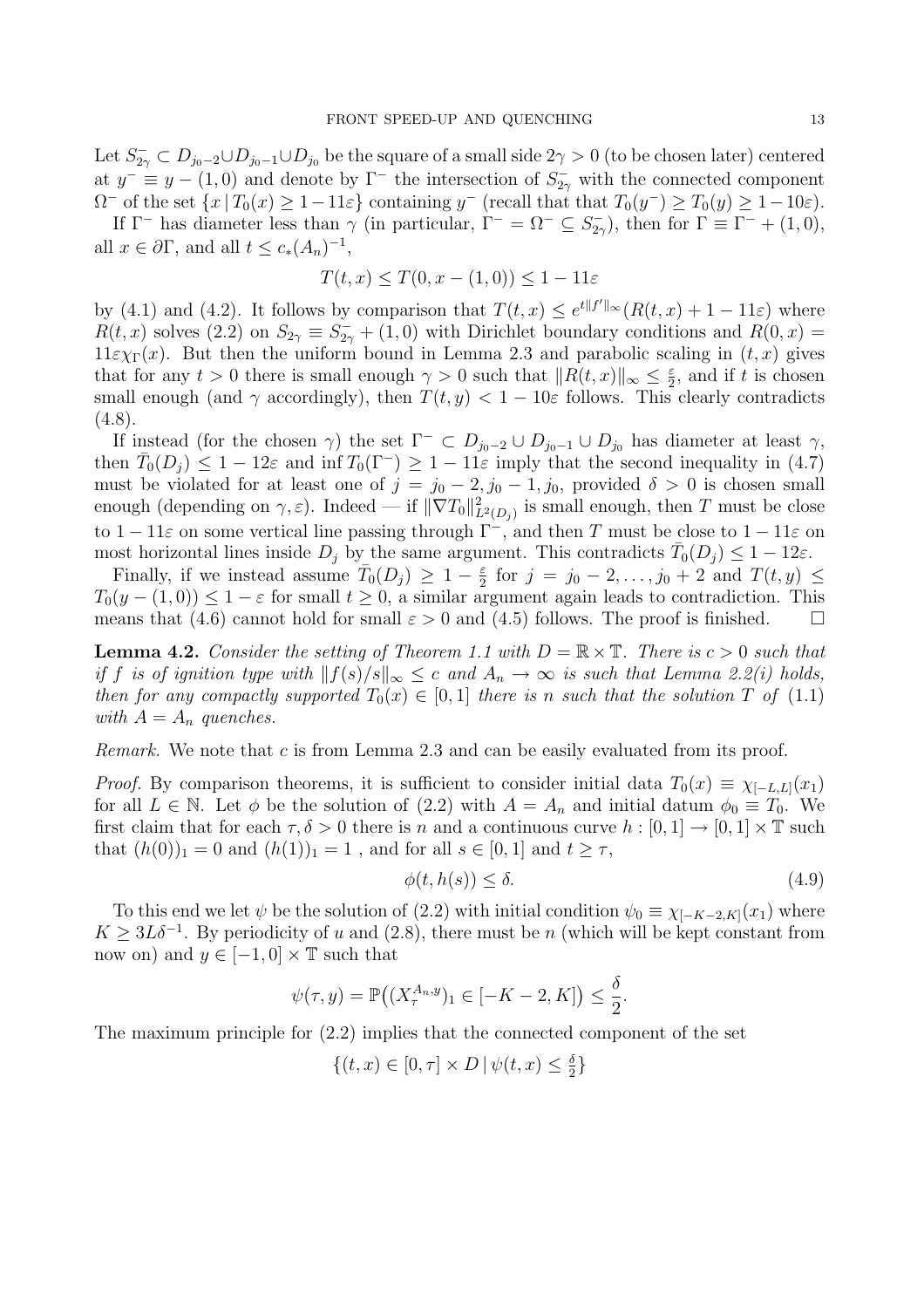containing  $(\tau, y)$  must intersect

$$
\{x \in D \mid \psi(0, x) \le \frac{\delta}{2}\} = (\mathbb{R} \setminus [-K - 2, K]) \times \mathbb{T}.
$$

Since by symmetry  $\psi(t, x_1, x_2) = \psi(t, -2 - x_1, x_2)$  for  $x_1 \geq 0$ , this means that there is a curve h(s) joining  ${0} \times \mathbb{T}$  and  ${K} \times \mathbb{T}$  such that for each s there is  $\tau_s \leq \tau$  with

$$
\psi(\tau_s, h(s)) = \mathbb{P}\big((X_{\tau_s}^{A_n, h(s)})_1 \in [-K-2, K]\big) \le \frac{\delta}{2}.
$$

Lemma 2.1(iii) and the definition of K then mean that for all  $t \geq \tau$ ,

$$
\phi(t, h(s)) = \mathbb{P}\big(|X_t^{A_n, h(s)}| \le L]\big) \le \frac{\delta}{2} + \left(1 - \frac{\delta}{2}\right)\frac{\delta}{3} \le \delta
$$

which is (4.9) (after reparametrization of h and restriction to  $s \in [0,1]$ ).

Symmetry of u and  $\phi_0$  implies that (4.9) holds for  $h(s)$  extended to  $s \in [-1,1]$  by  $h(-s) =$  $(-(h(s))_1,(h(s))_2)$ . Finally, (4.9) applies to  $h(s)$  extended periodically (with period 2) onto R. This last claim holds because  $\phi(t, x) \geq \phi(t, x + (2, 0))$  when  $x_1 \geq -1$  (and  $\phi(t, x) \geq$  $\phi(t, x - (2, 0))$  when  $x_1 \leq 1$ , which in turn follows because  $\phi(t, x) - \phi(t, x + (2, 0))$  solves (2.2) with initial datum that is symmetric across  $x_1 = -1$  and non-negative on  $[-1,\infty) \times \mathbb{T}$ (and hence stays such by the symmetry of  $u$ ).

This means that  $\|\phi(t + \tau, \cdot)\|_{\infty} \le \|\psi(t, \cdot)\|_{\infty} + \delta$  where  $\psi$  is the solution of (2.2) on  $2\mathbb{T} \times \mathbb{T}$ with  $\psi_0 \equiv 1$  and  $\psi(t, h(s)) = 0$  for all  $t > 0$  and  $s \in [0, 2]$ . Since the Poincaré inequality and the proof of Lemma 2.3 extend to this setting with the same universal constant  $c > 0$ , we obtain that  $\|\phi(t, \cdot)\|_{\infty} \leq \delta + 2e^{-c(t-\tau)}$ . If now  $\|f(s)/s\|_{\infty} = c' < c$  and  $\tau, \delta > 0$  are chosen small enough depending on  $c - c'$  (and n accordingly), we obtain  $||T(t_0, \cdot)||_{\infty} \le$  $e^{ct}(\delta + 2e^{c\tau}e^{-ct_0}) \leq \theta_0$  for some  $t_0$ . The maximum principle then implies  $||T(t, \cdot)||_{\infty} \leq \theta_0$  for any  $t \geq t_0$  and quenching follows.

The proof of Theorem 1.1 is now based on the last four lemmas and this result from [18]:

**Lemma 4.3.** Assume the setting of Theorem 1.1 with f a KPP nonlinearity and  $D = \mathbb{R} \times \mathbb{T}$ . (i) If (1.2) on  $2\mathbb{T} \times \mathbb{T}$  has a solution  $\psi \in H^1(2\mathbb{T} \times \mathbb{T})$ , then (1.3) holds.

(ii) If (1.2) has no  $H^1(2\mathbb{T} \times \mathbb{T})$ -solutions, then (1.4) holds.

*Proof of Theorem 1.1.* If (1.2) has a solution  $\psi \in H^1(2\mathbb{T} \times \mathbb{T})$ , then  $c_*(A_n)$  is bounded for any KPP f and any  $A_n \to \infty$ , and so Lemma 4.1 gives Lemma 2.2(ii). Lemmas 3.1 and 3.2 now give (i) for any f. Note that if each sequence  $A_n$  does not quench some compactly supported initial datum  $T_0$  for (1.1) with  $A = A_n$ , then there is  $T_0$  that is not quenched by any A. This holds because if each  $T_0(x) \equiv \chi_{[-n,n]}(x_1)$  is quenched by some  $A_n$ , then this sequence would yield a contradiction.

If, on the other hand, (1.2) has no  $H^1(2\mathbb{T} \times \mathbb{T})$ -solutions, then  $c_*(A_n) \to \infty$  for any KPP f and any  $A_n \to \infty$ , and so Lemma 3.1 gives Lemma 2.2(i). Lemma 4.1 now gives (1.4) for any f. The claim about the existence of  $l_0$  follows from the fact that T solves  $T_t - Au^{(l)} \cdot \nabla T =$  $\Delta T + f(T)$  on  $\mathbb{R} \times l\mathbb{T}$  if and only if  $S(t, x) \equiv T(l^2t, lx)$  solves  $S_t - Alu \cdot \nabla S = \Delta S + l^2 f(S)$ on  $\mathbb{R} \times \mathbb{T}$ . Comparison theorems and  $f \geq 0$  then show that if  $u^{(l)}$  is quenching for f, then so is  $u^{(\tilde{l})}$  for any  $\tilde{l} < l$ . This only guarantees  $l_0 \in [0,\infty]$ , but  $l_0 < \infty$  follows from Theorem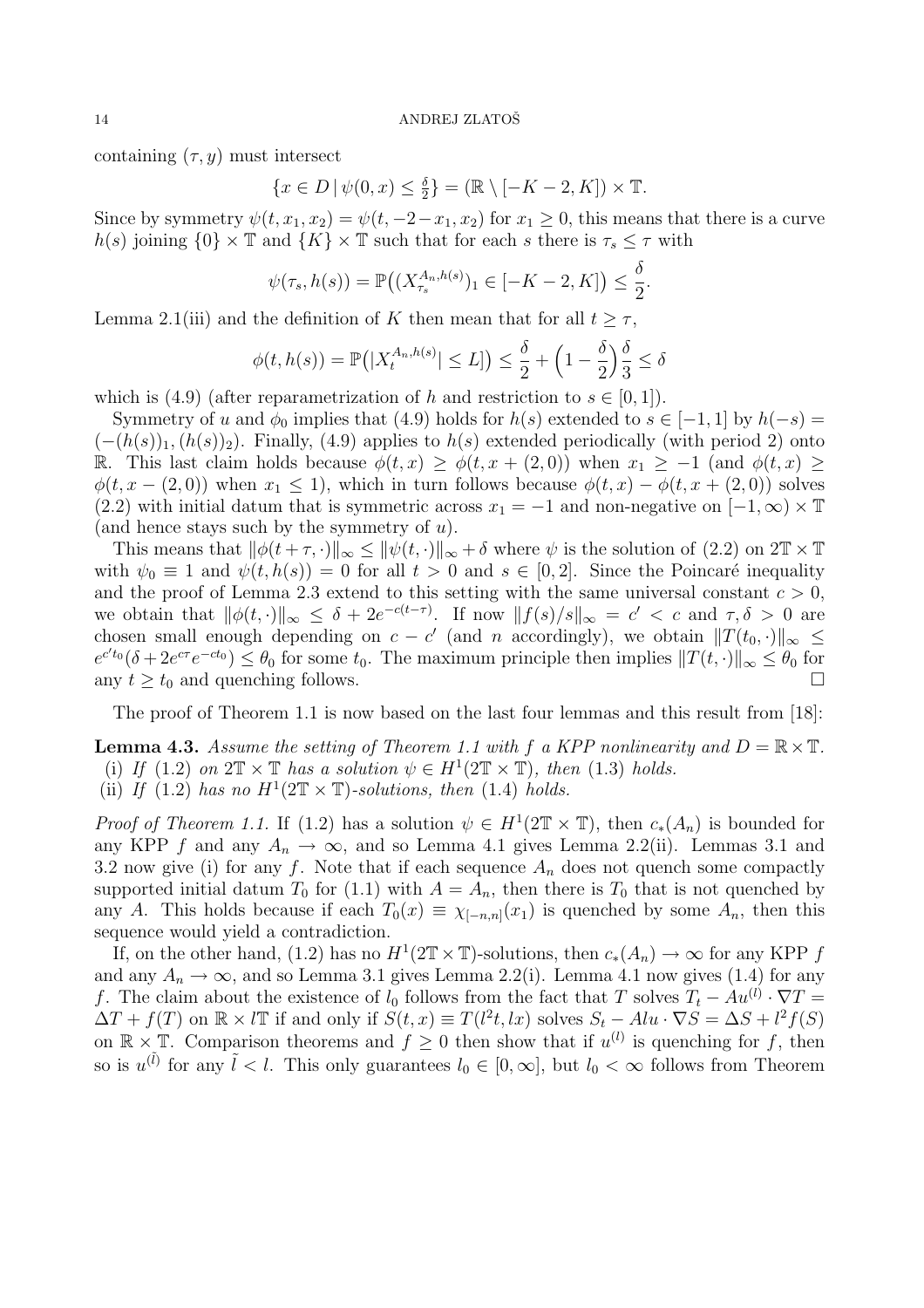8.2 in [23] and the fact that the flow u leaves the bounded domain  $[0, p] \times \mathbb{T}$  invariant. For ignition reactions Lemma 4.2 shows  $l_0 > 0$  — if each  $T_0$  is quenched by at least one  $A_n u$  for any sequence  $A_n \to \infty$ , then each  $T_0$  is quenched by Au for all large A.

Finally, we provide the following extension of Theorem 1.1(ii) to some positive reactions.

**Corollary 4.4.** The claim  $l_0 > 0$  in Theorem 1.1(ii) holds for any combustion-type reaction satisfying  $f(s) \leq \alpha s^{\beta}$  for some  $\alpha > 0$ ,  $\beta > 3$ , and all  $s \in [0, 1]$ .

*Proof.* By the proof of Theorem 1.1, it is sufficient to show that there is  $l > 0$  such that u is quenching for  $l^2 f(s)$ . The proof is essentially identical to that of Theorem 8.3 in [23]. We let  $I_A \equiv$  $\mathop{\rm arg}_\Gamma$  $\int_0^{\infty} ||\phi(t, \cdot)||_{\infty}^{\beta-1} dt$  where  $\phi$  is the solution of (2.2) and  $\phi_0(x) \equiv T_0(x)$ . It follows from [14] (see also [22, Lemma 2.1]) that u is quenching for  $l^2 f(s)$  when for each compactly supported  $T_0$  there is  $A_0$  such that  $l^2\alpha(\beta-1)I_A < 1$  whenever  $A \geq A_0$ . So fix  $T_0$  and notice that the bound  $\|\phi(t, \cdot)\|_{\infty} \leq \tilde{c} |\text{supp } T_0| t^{-1/2}$  for  $t \geq 1$ , which follows from (3.3), gives  $\int_{t_0}^{\infty} ||\phi(t, \cdot)||_{\infty}^{\beta-1} dt \leq 1$  if  $t_0$  is chosen appropriately (depending on  $\tilde{c}$  supp  $T_0$ )). For  $t \leq t_0$  we use the bound  $\|\phi(t, \cdot)\|_{\infty} \le 5e^{-ct}$ , which follows from the proof of Lemma 4.2 (with the same c) provided  $A_0$  is chosen large enough so that  $\delta$  in that proof is smaller than  $e^{-ct_0}$  for each  $A \geq A_0$  (and  $\tau$  is such that  $e^{c\tau} \leq 2$ ). This choice is possible because each sequence  $A_n \to \infty$ has a term  $A_n$  guaranteeing  $\delta < e^{-ct_0}$ . Hence for  $A \geq A_0$  we have

$$
\int_0^{t_0} \|\phi(t,\cdot)\|_{\infty}^{\beta-1} dt \le \int_0^{\infty} (5e^{-ct})^{\beta-1} dt \equiv C < \infty.
$$

Now let  $l > 0$  be such that  $l^2\alpha(\beta - 1)(1 + C) < 1$ , and we are done.

#### **REFERENCES**

- [1] B. Audoly, H. Berestycki and Y. Pomeau, Réaction diffusion en écoulement stationnaire rapide, C. R. Acad. Sci. Paris 328, Série IIb (2000), 255–262.
- [2] H. Berestycki and F. Hamel, Front propagation in periodic excitable media, Comm. Pure and Appl. Math. 55 (2002), 949–1032.
- [3] H. Berestycki, The influence of advection on the propagation of fronts in reaction-diffusion equations, Nonlinear PDEs in Condensed Matter and Reactive Flows, NATO Science Series C, 569, H. Berestycki and Y. Pomeau eds, Kluwer, Doordrecht, 2003.
- [4] H. Berestycki, F. Hamel and N. Nadirashvili, The speed of propagation for KPP type problems, I Periodic framework, J. European Math. Soc. 7 (2005), 173–213.
- [5] H. Berestycki, F. Hamel and N. Nadirashvili, Elliptic eigenvalue problems with large drift and applications to nonlinear propagation phenomena, Comm. Math. Phys. 253 (2005), 451–480.
- [6] P. Constantin, A. Kiselev, A. Oberman and L. Ryzhik, Bulk burning rate in passive-reactive diffusion, Arch. Ration. Mech. Anal. 154 (2000), 53–91.
- [7] P. Constantin, A. Kiselev, L. Ryzhik, Quenching of flames by fluid advection, Comm. Pure Appl. Math. 54 (2001), 1320–1342.
- [8] P. Constantin, A. Kiselev, L. Ryzhik, and A. Zlatoš, *Diffusion and Mixing in Fluid Flow*, Ann. of Math. (2), to appear.
- [9] A. Fannjiang, A. Kiselev and L. Ryzhik, Quenching of reaction by cellular flows, Geom. Funct. Anal. 16 (2006), 40–69.
- [10] S. Heinze, Large convection limits for KPP fronts, Max Planck Institute for Mathematics Preprint Nr. 21/2005, 2005.